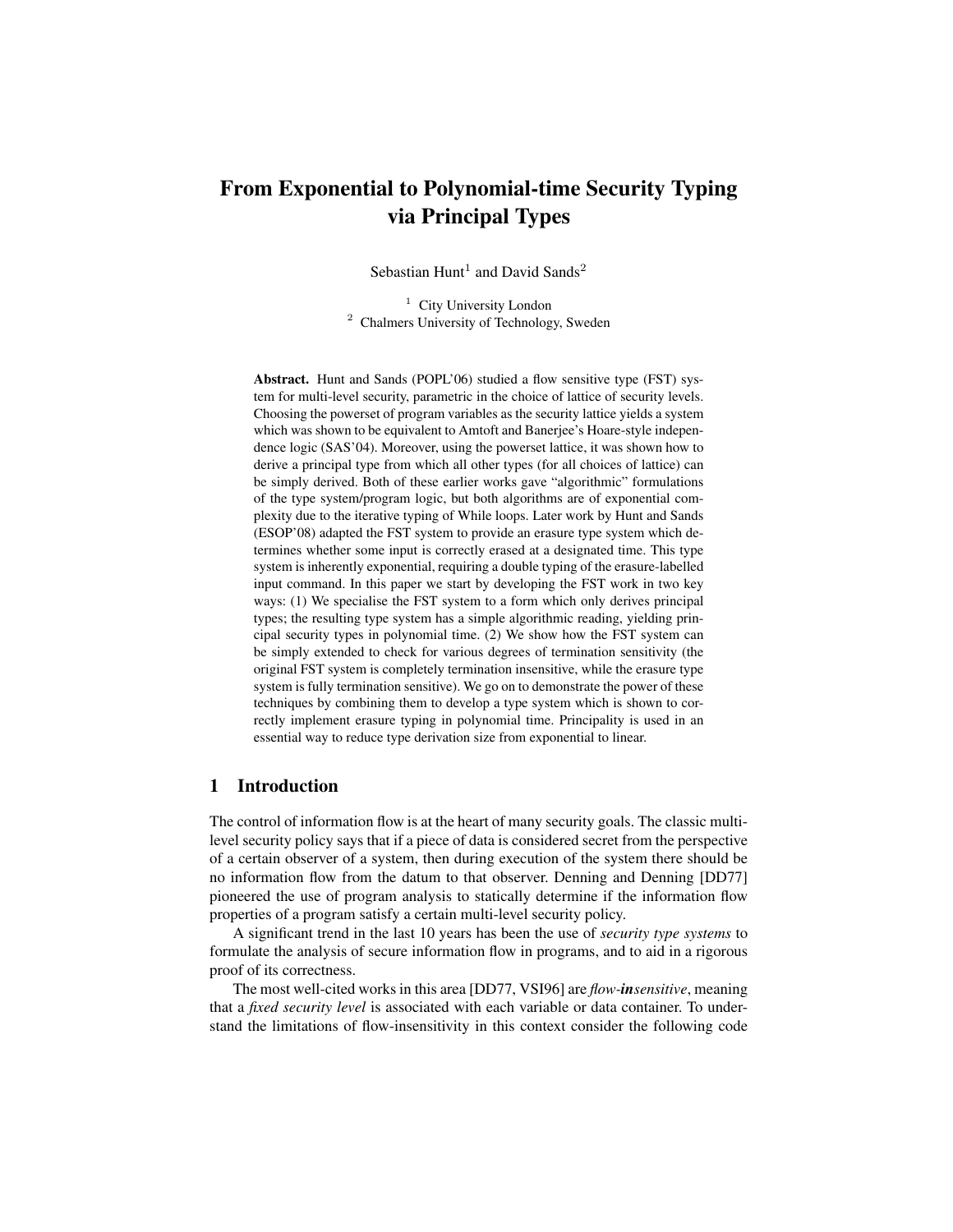fragment which swaps the values of two secrets and then swaps the values of two non secrets, via a temporary variable:

```
tmp := secret1; secret1 := secret2; secret2 := tmp;
tmp := public1; public1 := public2; public2 := tmp;
```
The program above is not typeable in a flow-insensitive system because the variable tmp cannot be correctly assigned a *single* security level. In a flow sensitive system this obviously secure program becomes typeable because the level of variable tmp can vary over time to more accurately reflect the security level of its contents.

Our earlier work [HS06] studies a flow-sensitive type (FST) system for multi-level security, parametric in the choice of lattice of security levels. It is shown that choosing the powerset of program variables as the security lattice yields a system which is equivalent to Amtoft and Banerjee's Hoare-style independence logic [AB04]. Moreover, using the powerset lattice, it is is shown how to derive a *principal typing* from which all other typings (for all choices of lattice) can be simply derived. The FST system is reviewed in Section 2. Later work by Hunt and Sands [HS08] adapts the FST system to provide an *erasure* type system which determines whether some input is correctly erased at a designated time. In this formulation, flow-sensitivity is essential to erasure typing.

The original FST system and the system of Amtoft and Banerjee (including [AB07]) provided "algorithmic" formulations of the type system/program logic, but both algorithms are of exponential complexity due to the iterative typing of While loops.

The erasure type system includes at its core a variant of the FST system. The core differs slightly from the earlier FST system in that it is termination-sensitive (meaning that it does not ignore those dependencies which arise purely from termination behaviour). The key to the erasure typing, however, is the typing of the erasure-labelled input command:

### input  $x : L_1$  erased to  $L_2$  after C

This command inputs a value from the channel of security level  $L_1$  and places it in variable x, and then executes command C. The erasure specification "erased to  $L_2$ " says that after execution of  $C$  the value that was input will only be observable to observers at level  $L_2$  and above. So in particular if level  $L_2$  is sufficiently high (so that there are no observers at all) then the information is completely erased.

To type this command we first establish that  $C$  is well typed in a context where x initially has type  $L_1$ . But then to deal with the erasure condition we perform a *second* typing in which we assume that x initially has type  $L_2$ , and where we ignore the effects of any output statements in C.

From an algorithmic perspective, the erasure type system is more inherently exponential than the underlying FST system, in the sense that the non-algorithmic typing derivations themselves can be exponential in the size of the original program. This is due to a subprogram C being typed twice within the erasure-labelled input rule.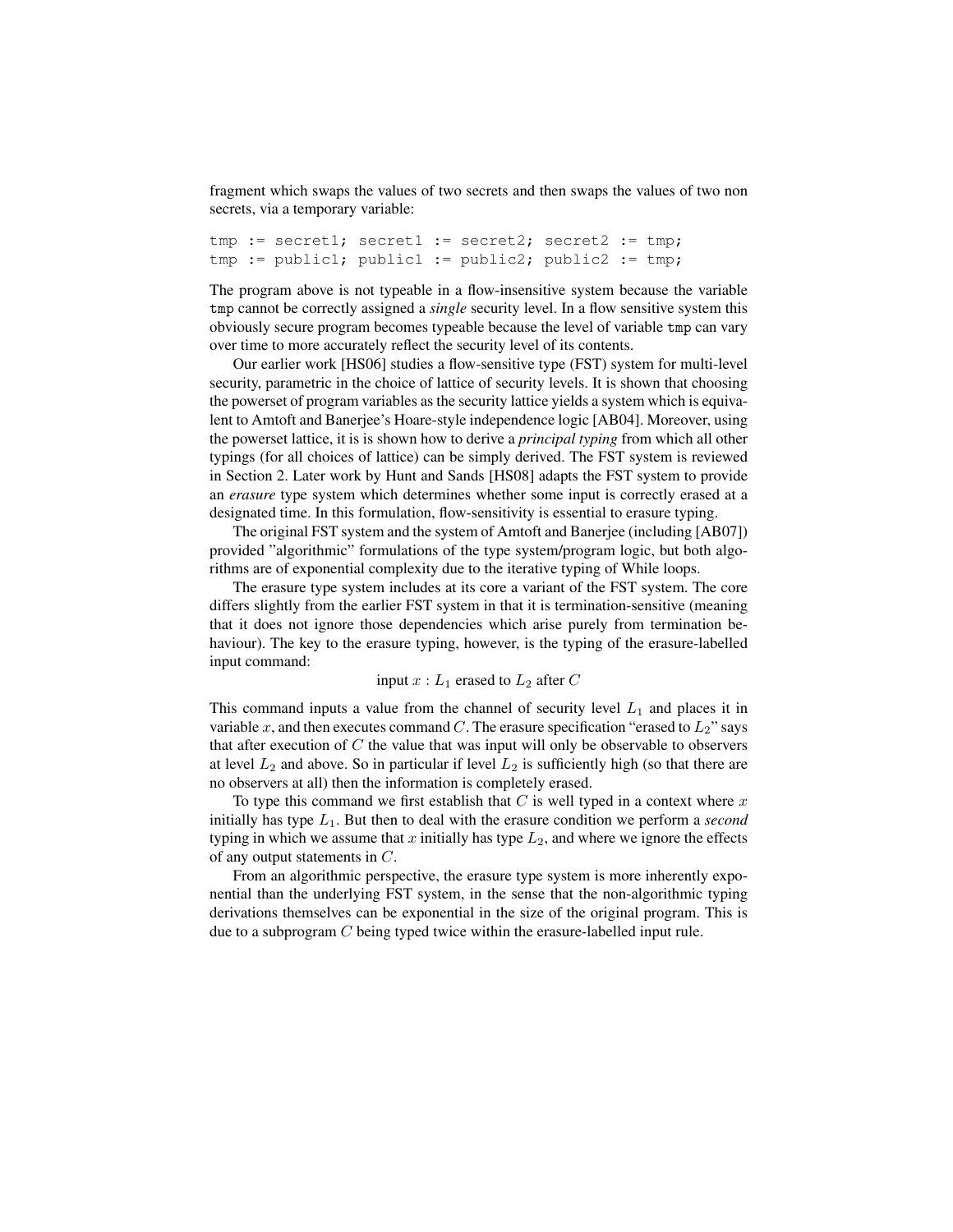Contributions In this paper we start by developing the FST work in two key ways:

- 1. We specialise the FST system to a form which *only* derives principal typings (Section 2.2); the resulting type system is compact and simple – arguably simpler than all the previous descriptions of flow-sensitive security analyses – and at the same time admits a direct algorithmic reading, yielding principal security typings in polynomial time (Section 2.4).
- 2. We show (Section 3) how the FST system can be simply generalised to be parametric in the degree of termination-sensitivity (the original FST system is completely termination-insensitive, while the erasure type system is fully terminationsensitive). From the principal typing of a program we can then deduce both termination-sensitive (i.e. sensitive to information flows transmitted by the termination status of a program) and termination-insensitive information flow properties.

We go on to demonstrate the power of these techniques by combining them to develop a type system which is shown to correctly implement erasure typing in polynomial time (Section 4). Principality is used in an essential way to reduce type derivation size from exponential to linear. Again, the key idea is to specialise the system so that it only derives principal typings. The notion of principality is sufficiently general that the two different typings of the erasure command can be derived cheaply by instantiating a single principal typing.

Finally (Section 5) we sketch how the FST system can be extended to handle recursive procedures in polynomial time. The analysis is polymorphic (and hence contextsensitive) in the procedures, but strikingly the extension to this case does not need to introduce type variables, and the algorithm does not require the introduction of type constraints and constraint solving.

Related work is discussed in Section 6.

### 2 Flow-sensitive security types

We begin by recalling from [HS06] the algorithmic version of the FST system<sup>3</sup>. See Fig. 1. We refer to this system as *Flow Core* (FC). In the While rule, fix denotes the least fixed-point operator. Well definedness depends on the fact that the typing rules define a monotone function (see below).

Notation: we will be defining a number of alternative type systems; in most cases we use an undecorated turnstile  $(+)$  in judgements, relying on context to clarify which particular type system we mean; where we need to make our intention more explicit (typically, when comparing different systems) we decorate the turnstile with a subscript (for example, writing  $\vdash_{\text{FC}}$  for the Flow Core system).

All the type systems we consider are concerned with tracking information flows with respect to various hierarchies of security levels; each such hierarchy consists of a join-semilattice with a least element (that is, a partial order in which all finite sets have a least upper bound). Wherever we say join-semilattice in the sequel we mean one with a least element; we overload  $\perp$  to mean the least element of whatever join-semilattice is

<sup>&</sup>lt;sup>3</sup> There are some notational differences from the original presentation.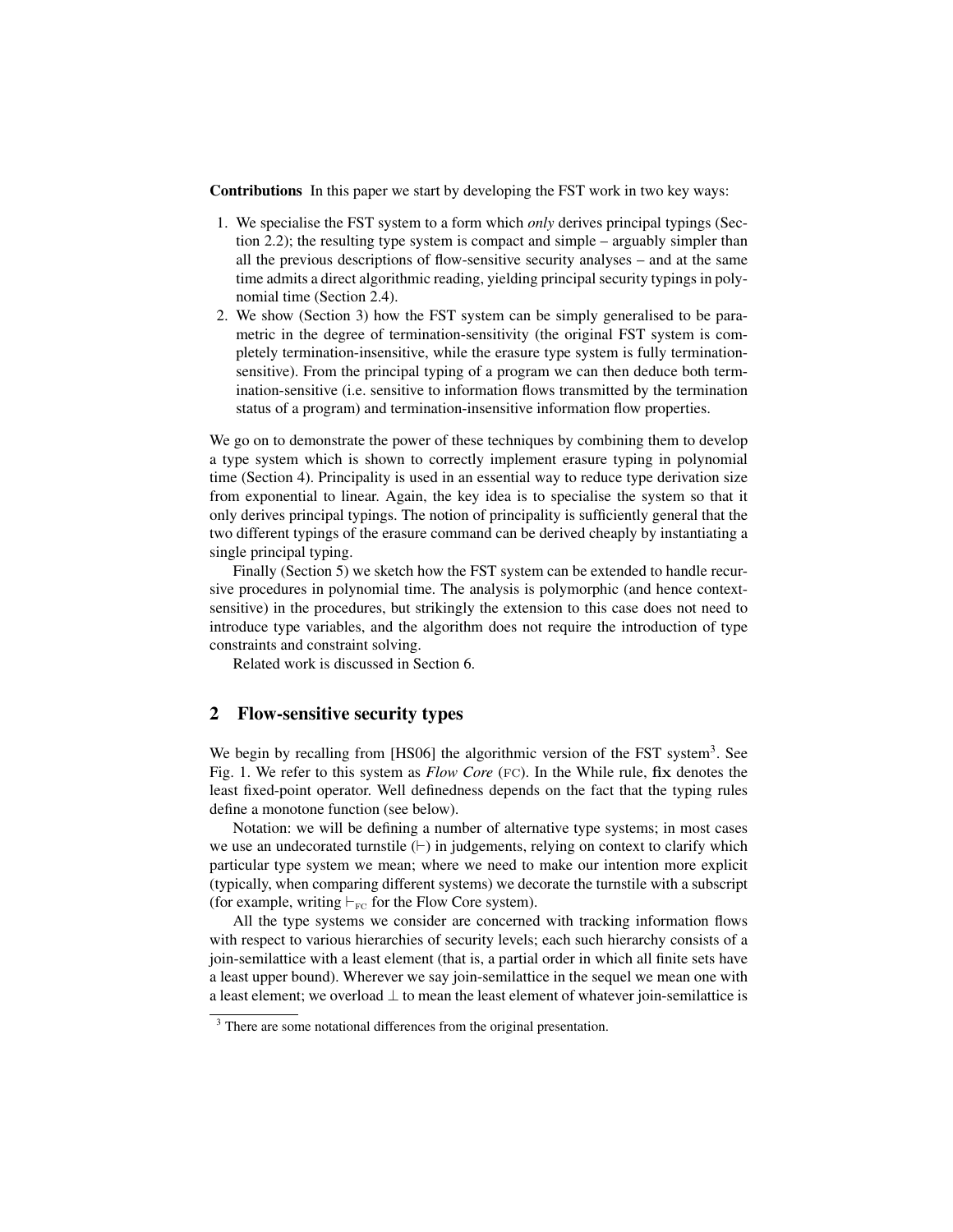$$
\begin{array}{ll}\n\text{skip } & \frac{a = \Gamma(E)}{p \vdash \Gamma \text{ {skip}} \Gamma} & \text{Assign } \frac{a = \Gamma(E)}{p \vdash \Gamma \{x := E\} \Gamma[x \mapsto p \sqcup a]} \\
\text{Seq} \frac{p \vdash \Gamma \{C_1\} \Gamma_1 \quad p \vdash \Gamma_1 \{C_2\} \Gamma_2}{p \vdash \Gamma \{C_1; C_2\} \Gamma_2} \\
\text{If } & \frac{a = \Gamma(E) \quad p \sqcup a \vdash \Gamma \{C_i\} \Gamma_i \quad i = 1, 2}{p \vdash \Gamma \text{ {if } E \ C_1 \ C_2 \} \ ( \Gamma_1 \sqcup \Gamma_2)} \\
\text{While } & \frac{\Gamma_f = \text{fix}(\lambda \Gamma. \text{ let } p \sqcup \Gamma(E) \vdash \Gamma \{C\} \ \Gamma' \text{ in } \Gamma' \sqcup \Gamma_0)}{p \vdash \Gamma_0 \text{ {while } E \ C\} \ \Gamma_f}\n\end{array}
$$

Fig. 1. Flow Core (fc)

under discussion. Each security level models a class of users, grouped according to how much they are permitted to observe; if  $a \subseteq b$  then b-users can see everything a-users can see, and maybe more. Let  $\mathcal L$  be a join-semilattice. Typing judgements in Flow Core have the form

 $p \vdash \Gamma \{C\} \Gamma'$ 

where C is a command,  $p \in \mathcal{L}$  represents the security level of the "program counter", and  $\Gamma, \Gamma' : PVar \to \mathcal{L}$  are environments mapping program variables to security levels.  $(PVar)$  is the finite set of variables used in whatever top-level program is being analysed. Formally this should be an explicit parameter of the typing judgement, but glossing over this detail saves us from notational clutter without causing any significant problems.) Throughout the paper we treat function spaces such as  $PVar \rightarrow \mathcal{L}$  as join-semilattices, inheriting their lattice structure pointwise from  $\mathcal L$  (so  $\Gamma \sqcup \Gamma' = \lambda x.\Gamma(x) \sqcup \Gamma'(x)$ , etc). In these rules,  $\Gamma(E)$  means the join of the levels assigned to the free variables in the expression E:

$$
\Gamma(E) = \bigsqcup_{x \in \text{fv}(E)} \Gamma(x)
$$

When E has *no* free variables (it only involves constants) then  $\Gamma(E) = \bigsqcup \{\} = \bot$ . We leave the syntax of expressions unspecified; semantic soundness assumes that expressions are free of side-effects and are interpreted as total functions of the values of their free variables.

Note that  $\mathcal L$  is an implicit parameter in the definition of Flow Core, so Flow Core actually defines a *family* of type systems, indexed by the choice of L.

Although the current paper is not primarily concerned with semantic soundness, it is helpful to have some intuitions. By assigning levels to variables, an environment determines a policy, for each level  $a \in \mathcal{L}$ , stating which parts of a memory state a-users should be allowed to see. Say that two memory states are a*-equivalent under policy* Γ iff they agree on all variables x such that  $\Gamma(x) \sqsubseteq a$ . Then the intended semantics of a judgement  $p \vdash \Gamma \{C\} \Gamma'$  is that it should satisfy

- 1. C only changes variables x for which  $\Gamma'(x) \supseteq p$ ; and
- 2. for all  $a$ , if two initial memory states are  $a$ -equivalent under  $\Gamma$ , the corresponding final stores after execution of C will be a-equivalent under  $\Gamma'$ .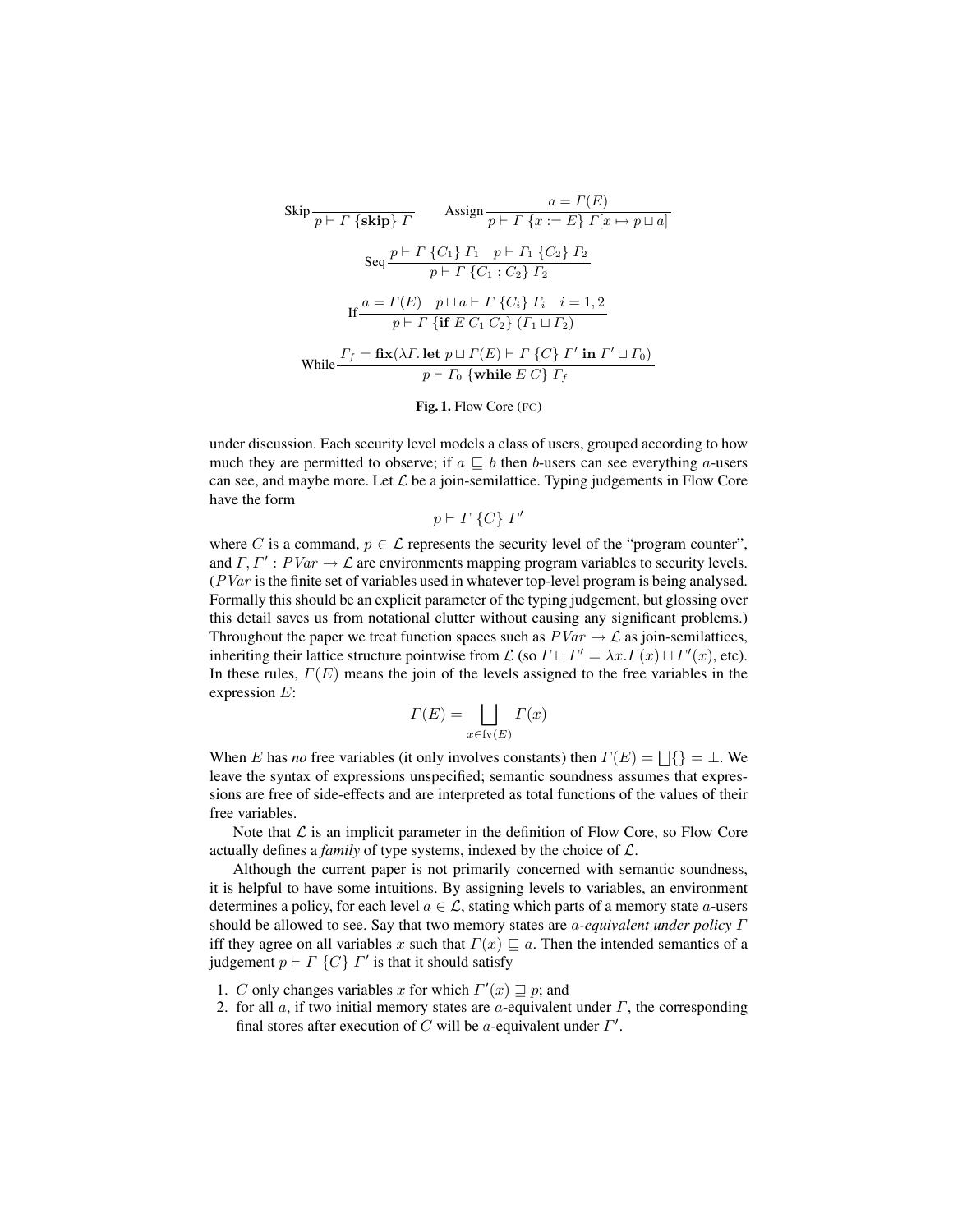Semantic soundness of Flow Core with respect to this specification is proved in [HS06].

The use of two type environments (pre- and post-) in Flow Core deserves some explanation. For a top-level program executed in batch mode, it is perhaps more natural for a security policy to specify a single assignment of levels to variables, applying both before and after the program executes. But it is the use of two distinct environments which allows Flow Core to be flow-sensitive. Consider again the swap program from the introduction:

```
tmp := secret1; secret1 := secret2; secret2 := tmp;
tmp := public1; public1 := public2; public2 := tmp;
```
It is a simple exercise to verify that this can be typed in Flow Core with  $low \vdash \Gamma \{P\} \Gamma$ for Γ mapping tmp and the public variables to *low*, and mapping the secret variables to *high*. The first assignment raises the level of tmp from *low* to *high*; this is modelled by fact that the post-environment for the corresponding sub-derivation is not  $\Gamma$ but  $\Gamma' = \Gamma[\text{tmp} \mapsto high]$ . The assignment tmp := public1 later reduces the level back down to *low*; this is modelled by the fact that the post-environment for the corresponding sub-derivation is  $\Gamma'$ [tmp  $\mapsto low$ ] =  $\Gamma$ . In general, to enforce a policy specified by a single  $\Gamma$ , we would compute the typing  $\bot \vdash \Gamma$   $\{P\}$   $\Gamma'$  and then check that  $\Gamma' \sqsubseteq \Gamma$  (it is safe for a program to make variables *less* informative than the policy allows). In a language with IO channels, we are more likely to require a fixed policy for channels and assume that program variables are not directly observable at all. This scenario can also be modelled using essentially the same approach (see Section 4).

Flow Core is described in [HS06] as "algorithmic", by which we mean that the rules are syntax directed and that, for a given choice of  $p, \Gamma$ , they determine exactly one derivation for each C. A consequence is that Flow Core is *functional*: for each command C, for all p, Γ, there exists a unique  $\Gamma'$  such that  $p \vdash \Gamma \{C\} \Gamma'$  (it is also monotonic in  $p$  and  $\Gamma$ ). In [HS06] finite convergence of the While rule's fixed-point construction was trivially guaranteed by the requirement that  $\mathcal L$  should be finite; here we have relaxed that constraint by requiring only that  $\mathcal L$  should have finite joins. Nonetheless, finite convergence is guaranteed because environments are finite and the typing rules only ever construct elements of  $\mathcal L$  which are finite joins of lattice elements actually used in the initial environment. Note that the use of fix makes the typing of nested while loops exponential, since the body of a loop will be typed repeatedly, once for each iteration towards the fixed-point.

#### 2.1 FST with a pc-variable

The principal typings result presented in [HS06] is slightly less general than we would like (and than we need in what follows) because it is restricted to "top-level" typings, by which we mean typings where p is  $\perp$ . To generalise the result we make a small change to Flow Core: we adjoin a new variable pc to model the program counter and we track pc in the type environments, along with the program variables, rather than reserving a special place for it in the syntax of judgements. The slight disadvantage is that the If and While rules must now explicitly "reset" pc in their post-environments. The advantage is that we can easily state a fully general principal typings result, paving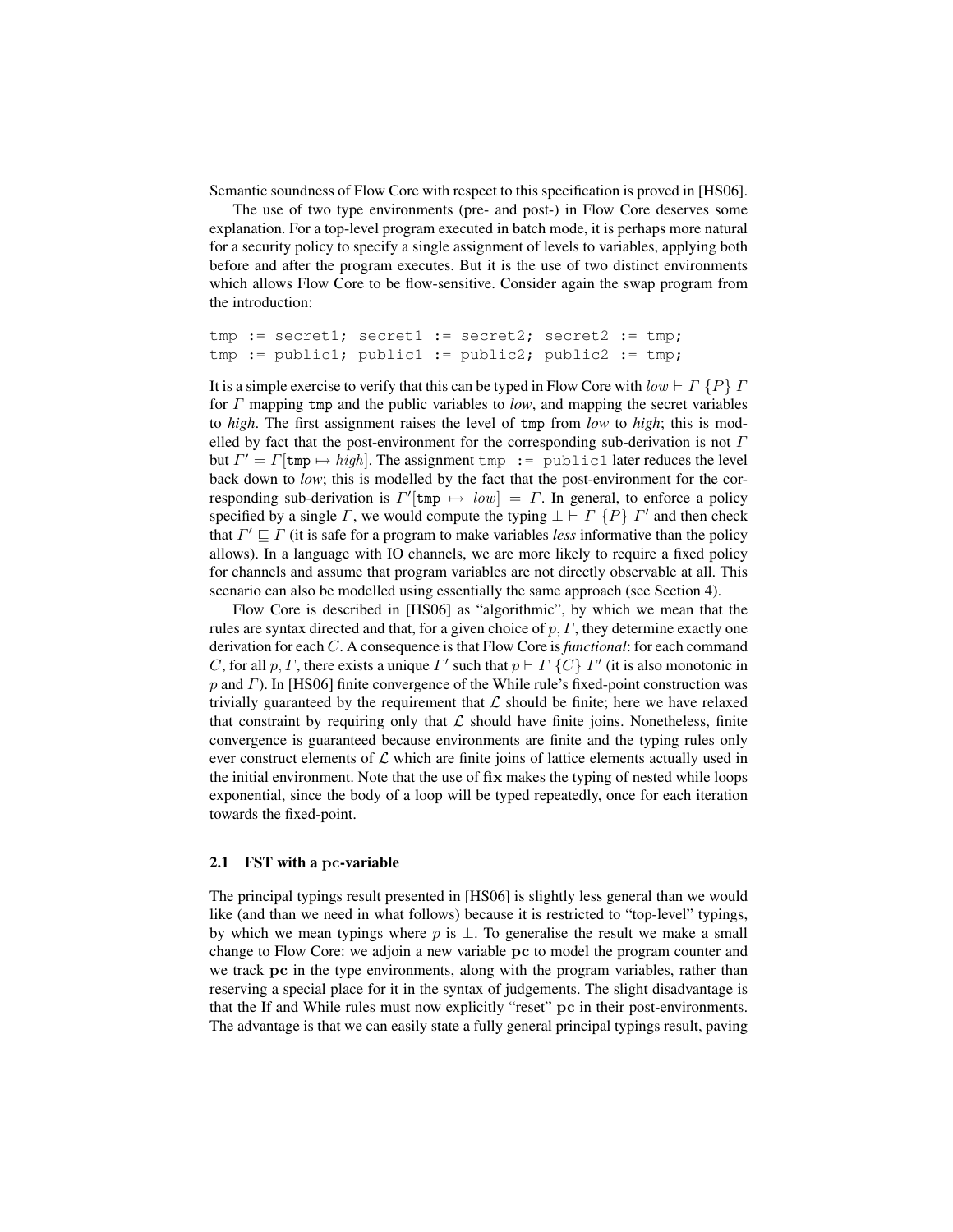the way to the key contributions of the current paper. Let  $Var = PVar \cup \{pc\}$ . Type environments are extended to this new domain, thus  $\Gamma : Var \rightarrow \mathcal{L}$ . Except for the "resets" mentioned previously, when pc is updated in the new type rules it is always *increased*. It is convenient to introduce some notation for such increasing updates: we write  $\Gamma[x \leftarrow a]$  to mean  $\Gamma[x \mapsto \Gamma(x) \sqcup a]$ . We refer to the modified system as *Flow Core-pc* (Fpc). The rules are presented in Fig. 2.

$$
\text{skip} \frac{p = \Gamma(\mathbf{pc}) \quad a = \Gamma(E)}{\left\{ -\Gamma\left\{ \mathbf{skip} \right\} \right\} \Gamma} \qquad \text{Assign} \frac{p = \Gamma(\mathbf{pc}) \quad a = \Gamma(E)}{\left\{ -\Gamma\left\{ x := E \right\} \right\} \left[ x \mapsto p \sqcup a \right]}
$$
\n
$$
\text{Seq} \frac{\left\{ -\Gamma\left\{ C_1 \right\} \right\} \Gamma_1 \quad \left\{ -\Gamma_1\left\{ C_2 \right\} \right\} \Gamma_2}{\left\{ -\Gamma\left\{ C_1 \right\} \right\} \left\{ -\Gamma_2 \right\} \Gamma_2}
$$
\n
$$
\text{If} \frac{p = \Gamma(\mathbf{pc}) \quad a = \Gamma(E) \quad \left\{ -\Gamma[\mathbf{pc} \mid t = a] \right\} \left\{ C_i \right\} \Gamma_i \quad i = 1, 2}{\left\{ -\Gamma\left\{ \mathbf{if} \ E \ C_1 \ C_2 \right\} \left( \Gamma_1 \sqcup \Gamma_2 \right) [\mathbf{pc} \mapsto p]} \right\}}
$$
\n
$$
\text{While} \frac{p = \Gamma(\mathbf{pc}) \quad \Gamma_f = \mathbf{fix}(\lambda \Gamma, \mathbf{let} \ \vdash \Gamma[\mathbf{pc} \mid t = \Gamma(E)] \left\{ C \right\} \Gamma' \text{ in } \Gamma' \sqcup \Gamma_0 \right\}}{\left\{ -\Gamma\left\{ \mathbf{while} \ E \ C \right\} \Gamma_f[\mathbf{pc} \mapsto p]} \right\}}
$$



It is easily checked that derivations in Flow Core-pc preserve the type assignment for pc:

**Lemma 1.** If 
$$
\vdash \Gamma
$$
 {C}  $\vdash \Gamma'$  then  $\Gamma'$ (pc) =  $\Gamma$ (pc).

A straightforward induction on  $C$  then establishes that Flow Core-pc is essentially equivalent to Flow Core:

**Theorem 1.** 
$$
p \vdash_{\text{FC}} \Gamma
$$
 {C}  $\Gamma'$  *iff*  $\vdash_{\text{Fpc}} \Gamma[\text{pc} \mapsto p]$  {C}  $\Gamma'$  [ $\text{pc} \mapsto p$ ]

Note that while the theorem appears to leave open the possibility that there may be Flow Core-pc derivations  $\vdash \Gamma$  {C}  $\Gamma'$  without any counterpart in Flow Core, this is ruled out by Lemma 1.

### 2.2 Principal Typings

Intuitively, a *principal typing* for a term is a typing from which all its other typings may be simply recovered. In this section we show that every command does indeed have a principal Flow Core-pc typing in this sense. More formally, the most general definition of principal typing is due to Wells [Wel02]. We do not use Wells' definition in the current paper but it is a simple corollary of Theorem 2 (see below) that our principal typings are indeed principal according to that definition.

The following lemma establishes a property of Flow Core-pc which is fundamental to the rest of the technical development. Say that a map  $\alpha$  is *join-preserving* if it preserves all finite joins or, equivalently, if  $\alpha(\perp) = \perp$  and  $\alpha(a \sqcup b) = \alpha(a) \sqcup \alpha(b)$ . It turns out that join-preserving maps allow us freely to translate one valid typing into another.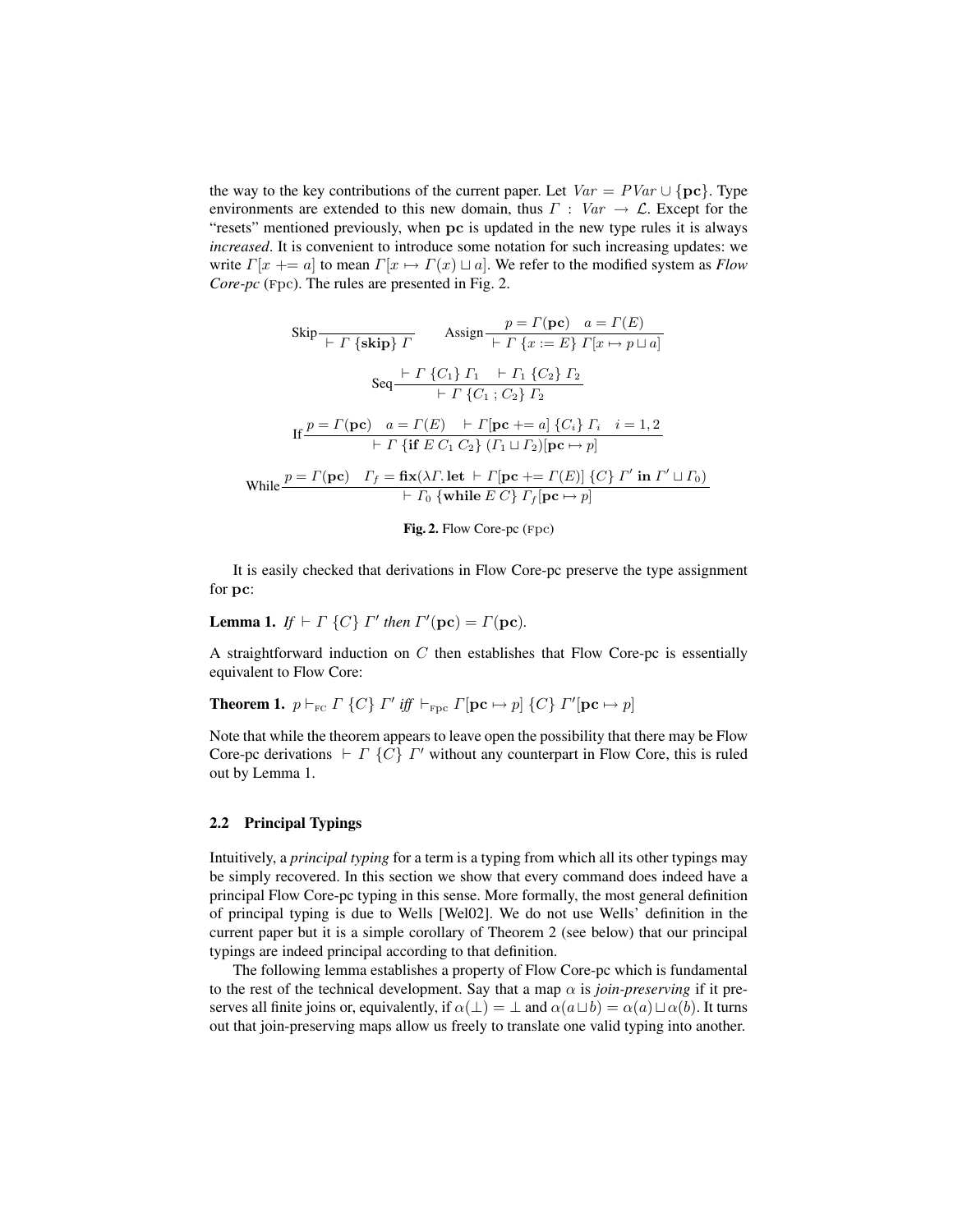**Lemma 2.** Let  $\mathcal{L}, \mathcal{J}$  be join-semilattices, let  $\Gamma, \Gamma' : \text{Var} \to \mathcal{L}$  and let  $\alpha : \mathcal{L} \to \mathcal{J}$  be *join-preserving.* If  $\vdash \Gamma \{C\} \Gamma'$  then  $\vdash \alpha \circ \Gamma \{C\} \alpha \circ \Gamma'$ .

The proof of this lemma essentially relies only on the fact that environment update and  $\sqcup$  are the key operations used in the type rules. This also holds for all the other algorithmic type systems presented in the current paper and so the lemma easily extends to them. We rely on this fact without further comment in the sequel.

Principal typings are constructed by choosing  $\mathcal{P}(Var)$  as the security lattice. In what follows we let  $\Delta$  range over type environments just in this case (thus  $\Delta$  : Var  $\rightarrow$  $\mathcal{P}(Var)$ ). The semantic content of such a  $\Delta$  can be understood simply as a set of dependencies:  $y \in \Delta(x)$  means "y depends on x". On this reading, it would be very natural to represent environments directly as binary relations rather than functions, so that we could write, for example,  $x \Delta y$  in place of  $y \in \Delta(x)$ . However, using a different representation just when  $\mathcal{L} = \mathcal{P}(Var)$  would make it awkward to relate  $\mathcal{P}(Var)$  typings to typings for other choices of  $L$ , which is necessary to establish our principal typings result. To square this circle we introduce a notion of *monadic composition*.

For any finite set B, join-semilattice L and  $g : B \to \mathcal{L}$ , define  $g^{\dagger} : \mathcal{P}(B) \to \mathcal{L}$  by  $g^{\dagger}(X) = \bigsqcup_{x \in X} g(x)$ . In much of what follows,  $\mathcal L$  will itself be a powerset, in which case it is implicit that  $\sqcup$  is  $\cup$ . Note that, for any  $g : B \to \mathcal{L}$ ,  $g^{\dagger}$  is join-preserving:  $g^{\dagger}(X \cup Y) = g^{\dagger}(X) \sqcup g^{\dagger}(Y)$  and  $g^{\dagger}(\{\}) = \bot$ . Now, given  $f : A \to \mathcal{P}(B)$  and  $g : B \to \mathcal{L}$ , define the monadic composition  $f : g : A \to \mathcal{L}$  by  $f : g = g^{\dagger} \circ f$ . Note that given two type environments  $\Delta, \Delta' : Var \rightarrow \mathcal{P}(Var)$ , the relational reading of  $\Delta : \Delta'$ is simply relational composition (abusing notation,  $x \Delta$ ;  $\Delta' y$  iff  $\exists z.x \Delta z \wedge z \Delta' y$ ).

**Lemma 3 (Kleisli Axioms).** For each finite set A, let  $\eta_A : A \to \mathcal{P}(A)$  be the map  $x \mapsto \{x\}$ *. Then:* 

*1.*  $\eta_A^{\dagger} = \mathrm{id}_{\mathcal{P}(A)}$ 2.  $\eta_A$ ;  $f = f$  *for*  $f : A \rightarrow \mathcal{L}$ *3.*  $f^{\dagger}$ ;  $g = (f; g)^{\dagger}$  for  $f : A \rightarrow \mathcal{P}(B)$  and  $g : B \rightarrow \mathcal{L}$ 

If we restrict attention to the cases where  $\mathcal L$  is a powerset, these are exactly the Kleisli axioms for the canonical powerset monad (see, for example, [Mog89]).

Note that  $\eta_{Var}$  (as defined in Lemma 3) is the environment  $\lambda x \in Var$ .  $\{x\}$ . Henceforth we just write  $\eta$  for  $\eta_{Var}$ . The relational reading of  $\eta$  is just the identity relation.

Let  $\vdash \eta$  {C}  $\Delta$  (since Flow Core-pc is functional, such a typing exists and is uniquely determined by  $C$ ). It is this typing which we claim as the principal typing for C. The following theorem justifies the claim by showing how every other typing for C can be recovered from this one:

## **Theorem 2** (Principal Typings). Let  $\vdash \eta$  {C}  $\Delta$ . Then  $\vdash \Gamma$  {C}  $\Gamma'$  iff  $\Gamma' = \Delta$ ;  $\Gamma$ .

*Proof.* Since the type system is functional, it suffices to show that  $\vdash \Gamma$  {C}  $\Delta$ ;  $\Gamma$ . *By definition of monadic composition,*  $\Delta$  ;  $\Gamma = \Gamma^{\dagger} \circ \Delta$ *. Since*  $\Gamma^{\dagger}$  preserves unions, Lemma 2 says that  $\vdash\varGamma^{\dagger}\circ\eta$  {C}  $\varGamma^{\dagger}\circ\varDelta$  or, equivalently,  $\vdash\eta$  ;  $\varGamma$  {C}  $\varDelta$  ;  $\varGamma$ . By the *second Kleisli axiom,*  $\eta$ ;  $\Gamma = \Gamma$ *, thus*  $\vdash \Gamma$   $\{C\}$   $\Delta$ ;  $\Gamma$ *.*  $\Box$ 

From now on we refer to ∆ simply as the principal *type* for C (this is the only part of the principal typing which is specific to C, since the other component is always  $\eta$ ).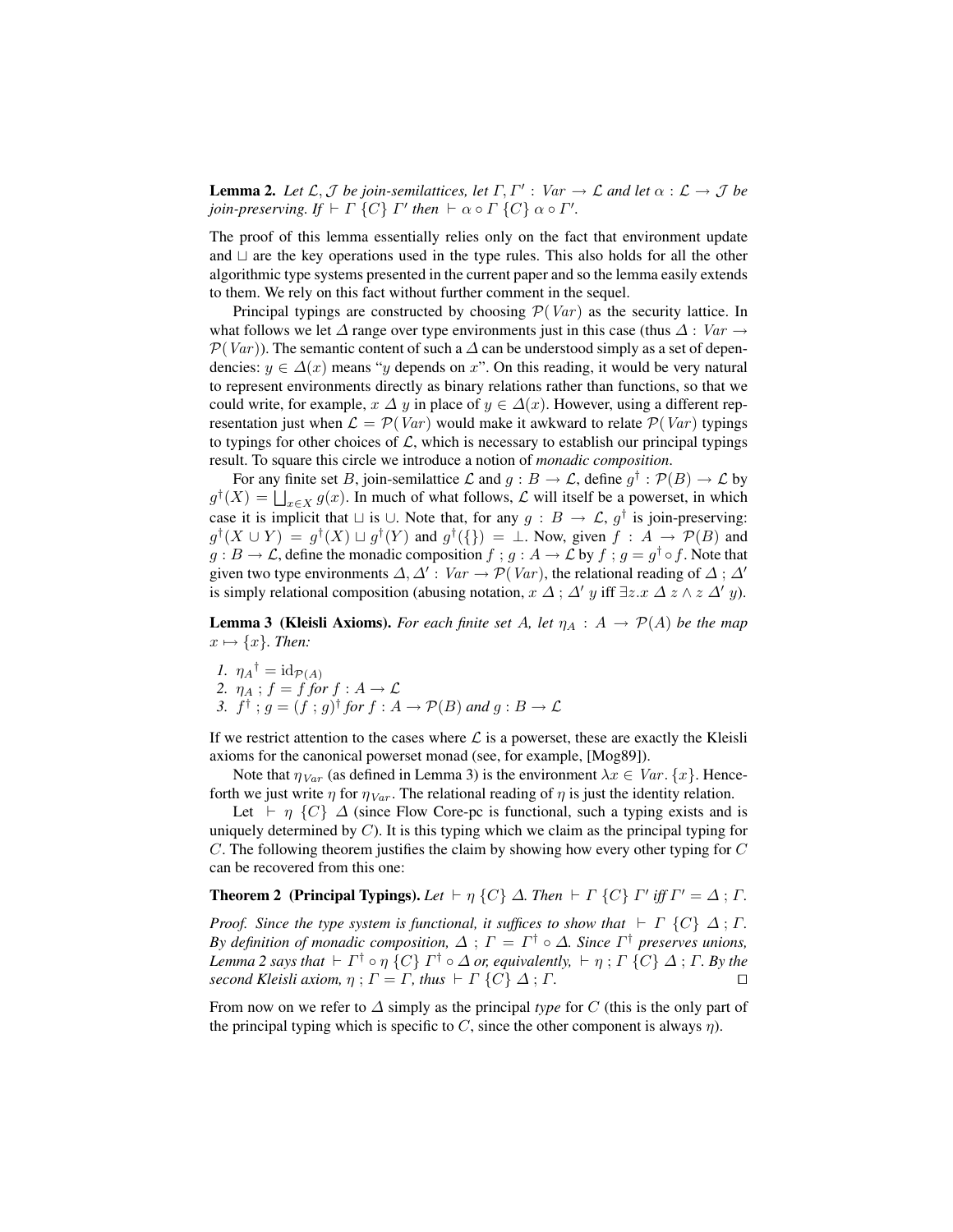#### 2.3 The Principal Type System

We formulate a type system which *only* constructs principal types and in which every sub-derivation also derives a principal type. This system is arrived at by specialising Flow Core-pc to the case that  $\mathcal{L} = \mathcal{P}(Var)$  and  $\Gamma = \eta$  and using the Principal Typings Theorem to replace each sub-derivation by a principal type derivation. Crucially, this allows us to replace the multiple sub-derivations required in the While rule by a single derivation, thus removing the exponential cost which they incur. There is just one eureka step in the specialisation of the While rule; we implement the fixed-point construction as a transitive closure. We write ∆<sup>∗</sup> for the *reflexive-transitive closure* of ∆, defined in the standard way but transposed into functional form:

$$
\varDelta^* = \bigsqcup_{n \ge 0} \varDelta^n
$$

where  $\Delta^{0} = \eta$  and  $\Delta^{n+1} = \Delta$ ;  $\Delta^{n}$ . (Note that the "infinite join" in this definition will actually be finite, since Var is finite, though even without this constraint it would be well-defined, since  $Var \rightarrow \mathcal{P}(Var)$  would still be a complete lattice.)

$$
\begin{array}{ll}\n\text{skip} \overline{\mathbf{F} \cdot \mathbf{skip}} : \eta & \text{Assign} \\
\hline\n\overline{\mathbf{F} \cdot \mathbf{skip}} : \eta & \text{Assign} \\
\hline\n\text{Seq} \xrightarrow{+} C_i : \Delta_i \quad i = 1, 2 \\
\text{Seq} \xrightarrow{+} C_1 : C_2 : \Delta_2 : \Delta_1\n\end{array}
$$
\n
$$
\begin{array}{ll}\n\text{Eq} \xrightarrow{+} C_i : \Delta_i \quad \Delta'_i = 1, 2 \\
\text{If} \xrightarrow{+} C_i : \Delta_i \quad \Delta'_i = \Delta_i : \eta[\mathbf{pc} \xrightarrow{+} \mathbf{fv}(E)] \quad i = 1, 2 \\
\hline\n\text{F} \xrightarrow{+} \mathbf{if} \ E \ C_1 \ C_2 : (\Delta'_1 \sqcup \Delta'_2) [\mathbf{pc} \mapsto \{\mathbf{pc}\}] \\
\text{While} \xrightarrow{+} \overline{\mathbf{r}} \ \text{while} \ E \ C : \Delta_f [\mathbf{pc} \mapsto \{\mathbf{pc}\}]\n\end{array}
$$

Fig. 3. Flow Principal (FP)

### **Theorem 3.** *Flow Principal derives principal types:*  $\vdash_{\text{Fpc}} \eta$  {C}  $\Delta$  *iff*  $\vdash_{\text{FP}} C : \Delta$ *.*

*Proof sketch*: Proof is by a simple induction on the structure of C showing that each Flow Principal rule is the specialisation of its Flow Core-pc counterpart, using the Principal Typings Theorem to replace sub-derivations with principal type derivations. For example, consider the Seq rule. The Flow Core-pc derivation is:

$$
Seq \frac{\vdash \eta \{C_1\} \; \Delta_1 \;\; \vdash \Delta_1 \; \{C_2\} \; \Delta_2'}{\vdash \eta \; \{C_1\; ; \, C_2\} \; \Delta_2'}
$$

The derivation for  $C_2$  is not principal, so we replace it by  $\vdash \eta$  { $C_2$ }  $\Delta_2$  and then apply the Principal Typings Theorem to derive  $\Delta'_2 = \Delta_2$ ;  $\Delta_1$ .

The proof for the While rule is slightly more involved, because we have to show that the reflexive-transitive closure in the Flow Principal rule correctly implements the fixed-point specified in the Flow Core-pc rule, but in essence we are able to equate each term in an ascending chain for the transitive closure with the corresponding term in the fixed-point chain.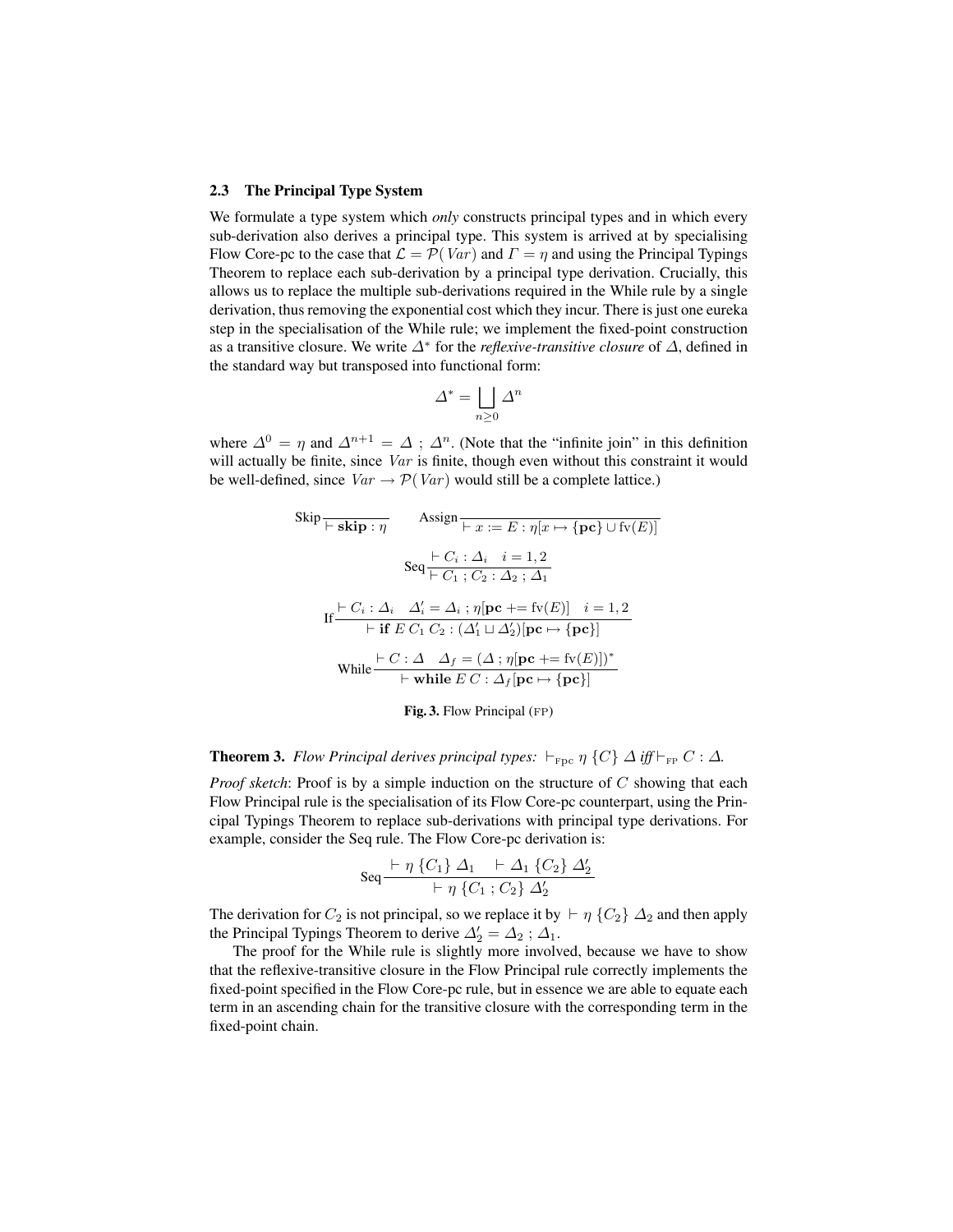#### 2.4 Complexity

Flow Principal (Fig. 3) has a direct algorithmic reading. Here we sketch the complexity based on a direct implementation of a relational reading of the rules.

The key operations that must be implemented to construct a type are composition (;), update ( $[\cdot \mapsto \cdot]$ ), union, and reflexive-transitive closure (\*). Representing binary relations as boolean matrices has a long tradition in program analysis (see e.g. [Pro59]). In this representation we have one row for each element of the domain and one column for each element of the range. Thus in the case of our relations between variables,  $\Delta$  is represented by a matrix for which there is a 1 in the row for  $x$  and column for  $y$  if and only if  $x \Delta y$ . Composition is then realised by boolean matrix multiplication, union is just boolean matrix addition (pointwise conjunction), and the single-value update operation is just row replacement. Using this representation we can easily construct a polynomial time complexity for type inference:

**Theorem 4.** Flow Principal can be used to construct principal types in  $O(nv^3)$  where n *is the size of the program and* v *is the number of variables.*

*Proof.* Since the size of a type derivation is  $O(n)$  there are thus  $O(n)$  operations required to construct the type. Considering the cost of the operations, the potentially expensive operations are composition and reflexive-transitive closure. Adopting the boolean matrix representation, the matrices have size  $v^2$ , and thus the cost of composition (matrix multiplication) is  $v^3$ . Using Warshall's algorithm the cost of transitive (and reflexive) closure is also  $v^3$ . Hence the total cost of constructing the principal type is  $O(nv^3)$ .

# 3 Termination typing

The fc system, like Denning and Denning's original flow-insensitive analysis of secure information, enforces an imperfect notion of information flow which has become known as *termination-insensitive noninterference*. Under this version of noninterference, information leaks are permitted if they are transmitted purely by the program's termination behaviour (i.e., whether it terminates or not). This imperfection is the price to pay for having a security condition which is relatively liberal (e.g. allowing while-loops whose termination may depend on the value of a secret) and easy to check.

But in some circumstances (for example in the presence of IO [AHSS08]) it may be desirable to enforce a stronger condition such as termination-sensitive security in which a secret is not permitted to transmit information even through termination. For example, suppose that  $h$  is high and  $l$  is low, then the following programs are not terminationsensitive secure:

```
if h then (while true skip) else skip; l := 1(while h skip) ; l := 1
```
(An example of a system enforcing this stronger condition is [AB04].) In what follows we generalise the FST system to track the *degree* of termination-sensitivity. This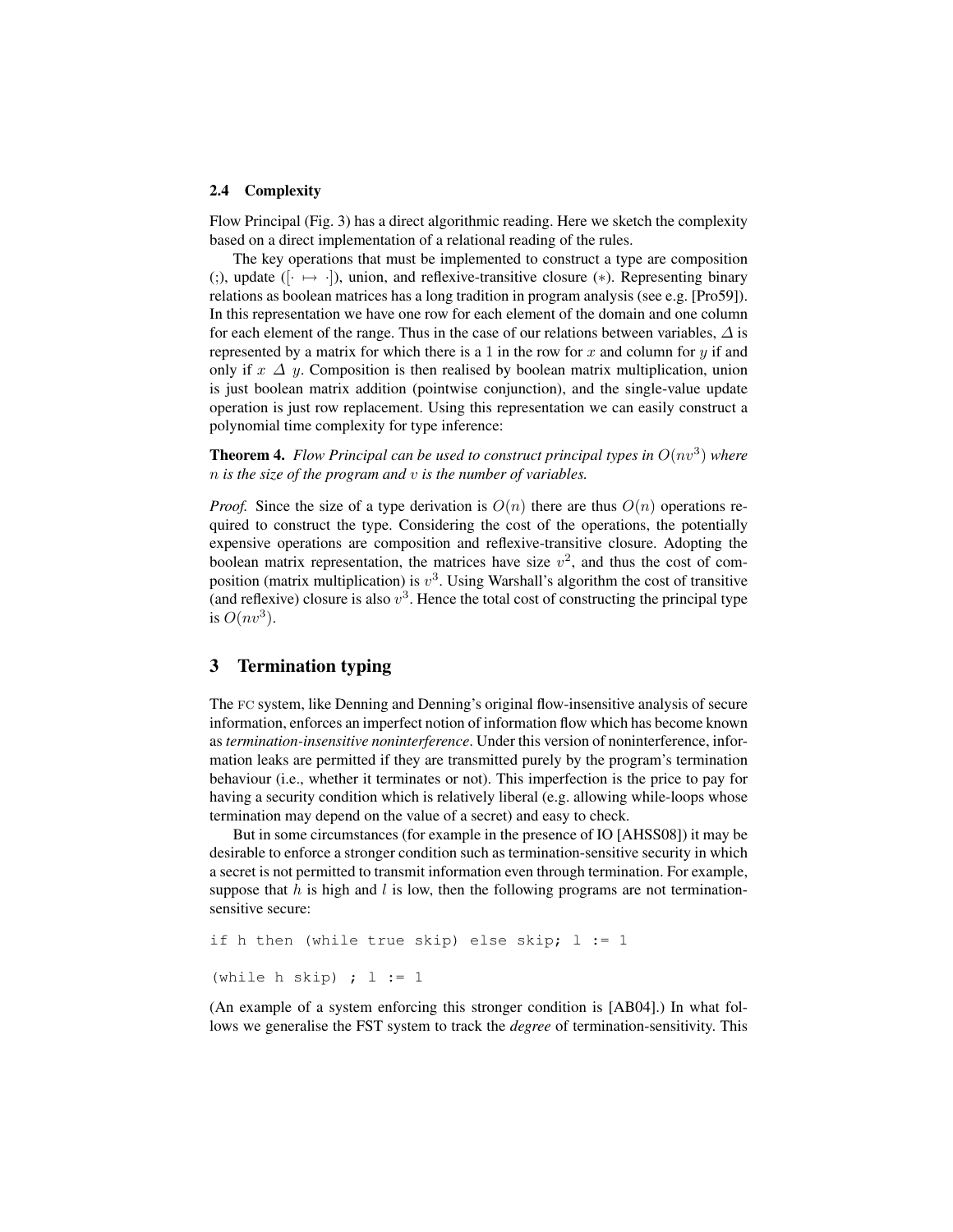provides a variant of the system from which a principal type provides both terminationsensitive and termination-insensitive typings, and even typings which lie between the two [DS09], for example where we can abide some termination leakage from a large piece of data (on the basis that the rate of leakage is low) but not for small data.

The idea is to add a termination variable t to the state to record the levels upon which termination of the command may depend. This corresponds to the *termination effect* from [Bou05] (a similar component can be found in earlier type systems  $[Smi01, BC01]$ <sup>4</sup>. The only rule which needs to consider the value of the termination variable is the While-rule. Consider the While rule in Fig. 2. The fixed-point constructs an environment  $\Gamma_f$  in which pc records the maximum level of data which can influence the value of the loop condition. We therefore need to modify the rule to ensure that it raises t to this level. Modifying the While rule in this way gives us a new type system which we refer to as *Flow Termination* (FT). See Fig. 4. It is clear by comparing the

$$
\text{While } \frac{p = \Gamma(\mathbf{pc}) \quad \Gamma_f = \mathbf{fix}(\lambda \Gamma. \mathbf{let} \ \vdash \ \Gamma[\mathbf{pc} \ += \ \Gamma(E)] \ \{C\} \ \Gamma' \ \mathbf{in} \ \Gamma' \sqcup \Gamma_0)}{\vdash \ \Gamma_0 \ \{\mathbf{while} \ E \ C\} \ \Gamma_f[\mathbf{pc} \ \mapsto \ p, \mathbf{t} \ += \ \Gamma_f(\mathbf{pc})]}
$$

Fig. 4. Flow Termination (FT) (*extends Flow Core-pc*)

two versions of the While rule that Flow Termination is functional and is a conservative extension of Flow Core-pc.

After typing a program, the type of the termination variable can be used to determine whether a certain degree of termination-sensitivity has been achieved. To have termination-sensitivity we must demand that the type of t is  $\perp$  - i.e. termination depends only on public inputs. For termination-insensitivity one can simply ignore t. This generalisation to include termination-sensitivity is required for the erasure types considered in the next section.

Although we do not focus on the semantic soundness of the systems in this paper, it is useful to understand the semantic content of the termination variable. We can state it informally as follows: suppose  $\vdash_{\text{FT}} \Gamma$  {C}  $\Gamma'$  and  $a = \Gamma'(\mathbf{t})$ . Now suppose that  $M$  and  $N$  are two memory states (mappings from variables to values) which are a-equivalent under policy  $\Gamma$ . Then C terminates starting with memory state M iff it terminates starting with memory state N.

The Principal Typings Theorem also holds for the Flow Termination system:

**Theorem 5.** Let  $\vdash_{\text{FT}} \eta$  {C}  $\Delta$ . Then  $\vdash_{\text{FT}} \Gamma$  {C}  $\Gamma'$  iff  $\Gamma' = \Delta$ ;  $\Gamma$ .

Specialising the new While rule in the obvious way, we obtain a modified version of Flow Principal which computes principal types for Flow Termination. We refer to this system as *Termination Principal* (TP). See Fig. 5.

**Theorem 6.** TP *derives principal types:*  $\vdash_{\text{FT}} \eta$  {C}  $\Delta$  *iff*  $\vdash_{\text{TP}} C : \Delta$ *.* 

<sup>&</sup>lt;sup>4</sup> We do not attempt to make the system more liberal in the manner of [Bou05, Smi01, BC01]; this is possible but would require a more pervasive change whereby the type of a variable is a pair of levels.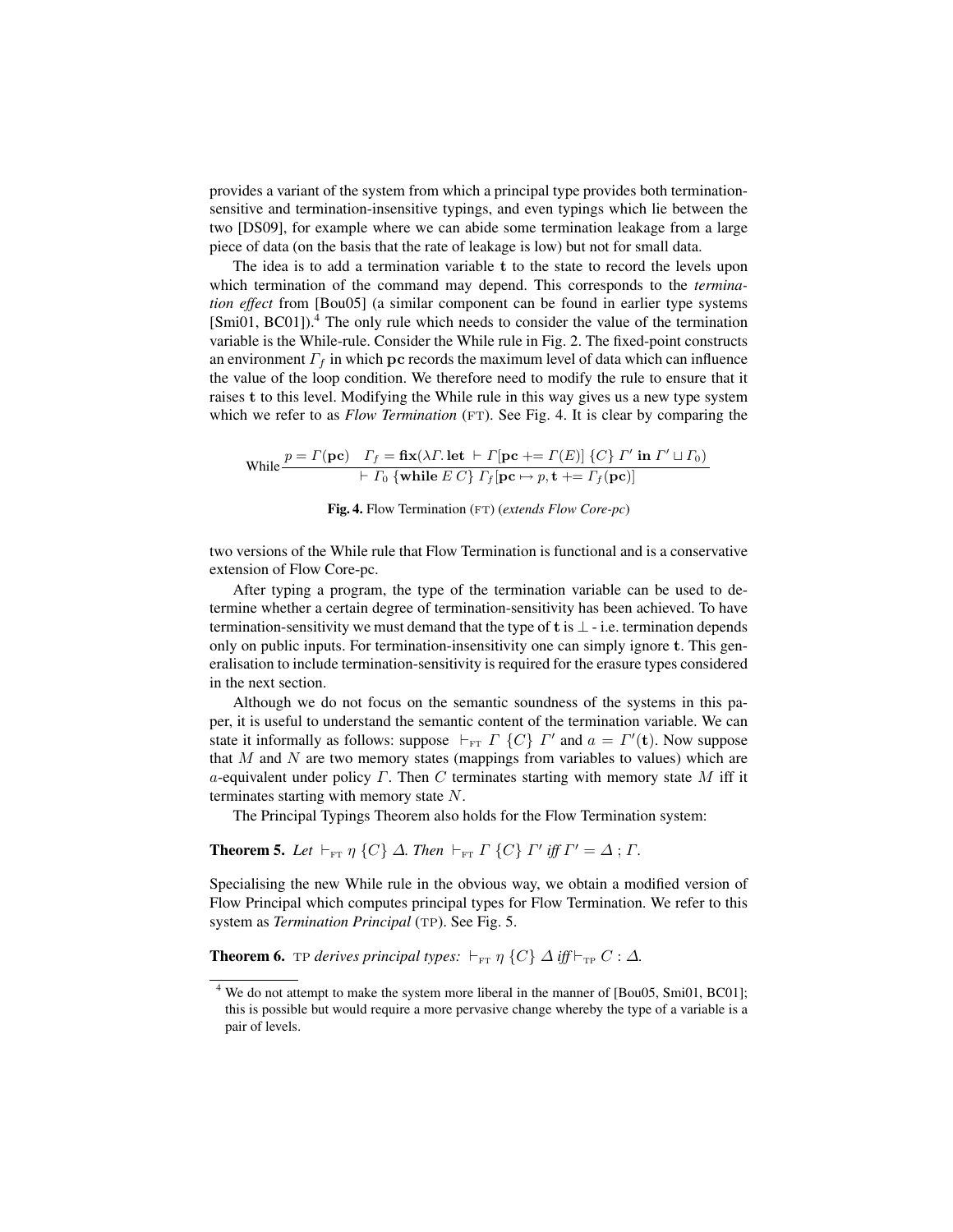$$
\text{While } \frac{\vdash C : \Delta \quad \Delta_f = (\Delta \text{ ; } \eta[\mathbf{pc} \mid \mathbf{F} \mathbf{fv}(E)])^*}{\vdash \textbf{while } E \ C : \Delta_f[\mathbf{pc} \mapsto \{\mathbf{pc}\}, \mathbf{t} \mid \mathbf{F} \Delta_f[\mathbf{pc})]}
$$

Fig. 5. Termination Principal (tp) (*extends Flow Principal*)

### 4 Erasure types

In this section we derive a polynomial time implementation of the erasure type system from [HS08]. This system uses flow-sensitivity in an essential way to enforce a certain kind of data erasure policy. As explained in the introduction, the system appears to be inherently exponential because it makes essential use of a double typing of the body of the erasure-labelled input command (the Erase rule in Fig.6). Even so, because the core of the erasure type system is an FST system of essentially the same kind as the one from [HS06], we are able to apply the techniques from Sections 2 and 3 above. This enables us to implement erasure typing by transforming the original system into a polynomial-time system for deriving principal types.

#### 4.1 Non-Algorithmic Erasure Type System

Figure 6 presents the type system from [HS08]. Here the syntax input  $x : a \nearrow b$  in C abbreviates the construction "input  $x : a$  erased to b after C" discussed in the Introduction. We refer to this system as *Erasure Basic* (EB). In rule Erase, deleteOutput $(C)$ 

$$
\operatorname{skip} \frac{\operatorname{skip}}{p \mapsto \Gamma \{\text{skip}\} \Gamma} \qquad \qquad \operatorname{Assign} \frac{a = \Gamma(E)}{p \mapsto \Gamma \{x := E\} \Gamma[x \mapsto p \sqcup a]}
$$
\n
$$
\operatorname{Erase} \frac{p \mapsto \Gamma[x \mapsto a] \{C\} \Gamma' \quad p \mapsto \Gamma[x \mapsto b] \{C'\} \Gamma' \quad p \sqsubseteq a \quad C' = \text{deleteOutput}(C)}{p \mapsto \Gamma \{\text{input } x : a \nearrow b \text{ in } C\} \Gamma'}
$$
\n
$$
\text{Output} \frac{b = \Gamma(E) \qquad p \sqcup b \sqsubseteq a}{p \mapsto \Gamma \{\text{output } E \text{ on } a\} \Gamma}
$$
\n
$$
\operatorname{Seq} \frac{p \mapsto \Gamma \{C_1\} \Gamma' \quad p \mapsto \Gamma' \{C_2\} \Gamma''}{p \mapsto \Gamma \{C_1; C_2\} \Gamma''} \qquad \qquad \text{If} \frac{a = \Gamma(E) \quad p \sqcup a \mapsto \Gamma \{C_i\} \Gamma' \quad i = 1, 2}{p \mapsto \Gamma \{\text{if } E \ C_1 \ C_2\} \Gamma'}
$$
\n
$$
\text{While} \frac{\Gamma(E) = \bot \quad \bot \vdash \Gamma \{C\} \Gamma}{\bot \vdash \Gamma \{\text{while } E \ C\} \Gamma} \qquad \text{Sub} \frac{p_1 \mapsto \Gamma_1 \{C\} \Gamma'_1}{p_2 \mapsto \Gamma_2 \{C\} \Gamma'_2} \qquad p_2 \sqsubseteq p_1, P_2 \sqsubseteq \Gamma_1, P'_1 \sqsubseteq P'_2}
$$

#### Fig. 6. Erasure Basic (eb)

operates on the syntax of  $C$ , producing a copy of  $C$  in which each output command has been replaced by skip. Thus to type an erasing input command we have to type its body, C, *twice*, under two different type environments. The first typing enforces noninterference with respect to the security level of the input-channel, while the second typing enforces non-interference with respect to the erasure level; output commands in C are ignored during the second typing because the erasure level only applies *after* C has executed.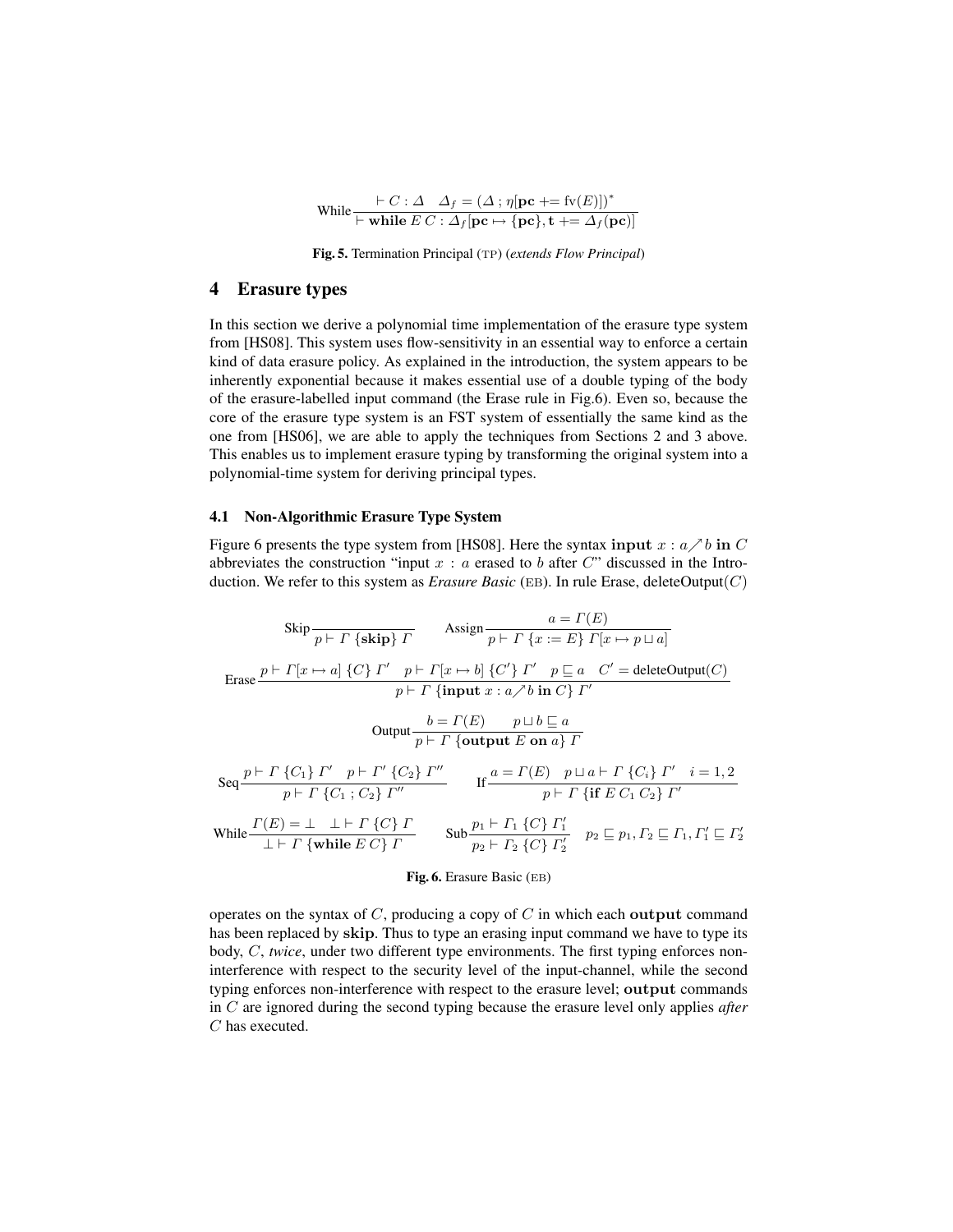Note that this type system is non-algorithmic. Additionally, in contrast to the FST systems above, it is *not* parametric in the choice of security lattice; input and output commands refer (independently of the type system) to elements from some lattice, which means that programs can only be typed with respect to that particular lattice. Both these issues are addressed in Section 4.2 below.

In this system we are primarily concerned with information flows on the I/O channels. The (flow-sensitive) typing of program variables is thus only a means to the end of checking that the I/O flows comply with the required security policy. Since the type system is monotone in  $\Gamma$ , if a program can be typed at all, it can be typed for the smallest Γ. We say that a command C is *typeable* iff there exists a  $\Gamma$  such that  $\bot \vdash \bot \{C\} \Gamma$ .

In the following sections we proceed as follows:

- 1. We develop an algorithmic version of Erasure Basic. At the same time, we generalise the system by introducing auxiliary variables to model the program counter, the termination channel and the IO channels. This allows all constraints to be removed from the type system (rules Erase, Output and While) and makes it parametric in the choice of security type lattice. We establish correctness of the new system with respect to Erasure Basic.
- 2. We formulate and prove a principal typings result for the generalised system.
- 3. We specialise the generalised system to one which produces just principal types. This principal types system has the same complexity as the earlier one (Section 2.4).

#### 4.2 Generalised Erasure Type System

We introduce the following additional variables (assumed disjoint from the program variables  $PVar$ :

- The variables pc and t, playing the same roles as in Flow Core-pc and Flow Termination above (Sections 2.1 and 3).
- Disjoint sets IVar and OVar of *channel variables*.

We modify the language syntax to use channel variables in place of fixed channel names. Input commands now have the form input  $x : i_1 \nearrow i_2$  in C, with  $i_1, i_2 \in$ *IVar*. Output commands have the form output E on  $o$ , with  $o \in \mathit{OVar}$ . These are the only places in the syntax where channel variables appear. Commands written in the original syntax are encoded in the new syntax by application of injective maps  $a \mapsto i_a : \mathcal{L} \to IVar$  and  $a \mapsto o_a : \mathcal{L} \to OVar$ . For a command C in the old syntax, we denote its encoding in the new syntax by  $\widehat{C}$ . Thus input  $x : a \nearrow b$  in C becomes input  $x : i_a \nearrow i_b$  in  $\widehat{C}$  and output E on a becomes output E on  $o_a$ . In the rest of the paper  $C$  denotes a command in the new syntax unless explicitly stated otherwise.

Environments become maps  $\Gamma : Var \to \mathcal{L}$ , where  $Var = PVar \cup \{pc, t\} \cup$  $IVar \cup OVar$ . The rules for the generalised system are presented in Fig. 7. We refer to this system as *Erasure General* (EG).

Some intuitions for the Erasure General rules:

– Once information has flowed to a channel, it has "escaped" the system. This is reflected in the rules by ensuring that, as for t, the post-assignment for a channel variable is always at least as great as its pre-assignment.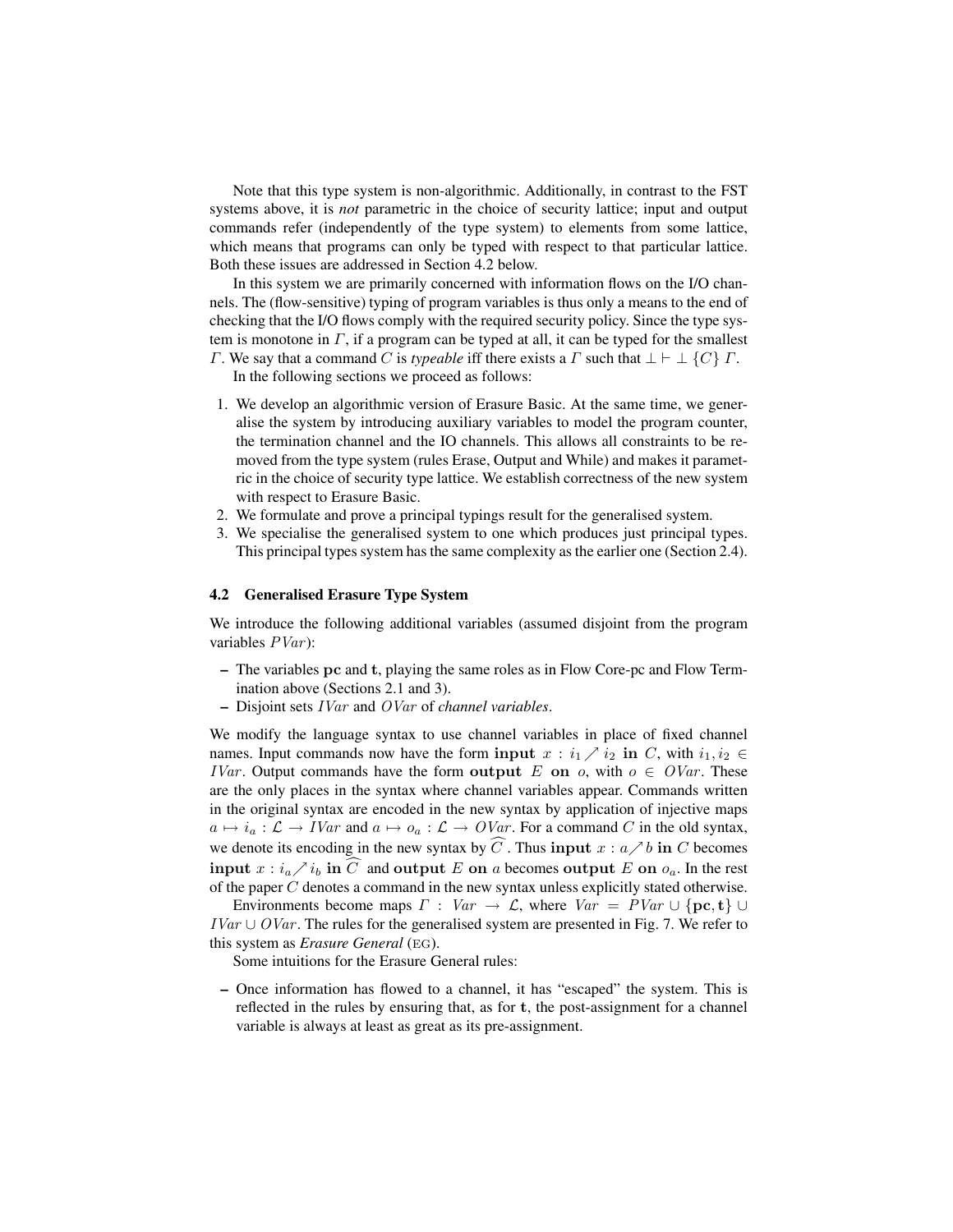$$
\begin{array}{ll}\n\text{skip} & p = \Gamma(\mathbf{pc}) \quad a = \Gamma(E) \\
\hline\np = \Gamma(\mathbf{pc}) \quad a_j = \Gamma(i_j) \quad \text{for } \Gamma(E) = E\} \Gamma[x \mapsto p \sqcup a] \\
p = \Gamma(\mathbf{pc}) \quad a_j = \Gamma(i_j) \quad \text{for } \Gamma[x \mapsto p \sqcup a_j] \{C\} \Gamma_j \quad j = 1, 2 \\
\forall y \in \text{Var.} \Gamma'(y) = \begin{cases} \Gamma_1(y) & \text{if } y \in \text{OVar} \\
\Gamma_1(y) \sqcup \Gamma_2(y) & \text{otherwise}\n\end{cases} \\
\hline\n\end{array}
$$
\n
$$
\begin{array}{ll}\n\text{Erase} & \text{for } \Gamma \text{ in } \text{Put } x : i_1 \nearrow i_2 \text{ in } C\} \Gamma'[i_1 + = p] \\
\hline\n\end{array}
$$
\n
$$
\begin{array}{ll}\n\text{Output} & \text{for } p = \Gamma(\mathbf{pc}) \quad b = \Gamma(E) \\
\hline\n\end{array}
$$
\n
$$
\begin{array}{ll}\n\text{Step 1: } \Gamma \text{ in } \text{Put } E \text{ on } o\} \Gamma[0 + p \sqcup b] \\
\hline\n\end{array}
$$
\n
$$
\begin{array}{ll}\n\text{Step 2: } \Gamma \text{ in } \text{let } E \text{ on } O\} \Gamma[0 + p \sqcup b] \\
\hline\n\end{array}
$$
\n
$$
\begin{array}{ll}\n\text{Step 3: } \Gamma \text{ in } \text{let } E \text{ in } \text{let } E \text{ in } \text{let } E \text{ in } \text{let } E \text{ in } \text{let } E \text{ in } \text{let } E \text{ in } \text{let } E \text{ in } \text{let } E \text{ in } \text{let } E \text{ in } \text{let } E \text{ in } \text{let } E \text{ in } E \text{ in } \text{let } E \text{ in } E \text{ in } E \text{ in } E \text{ in } E \text{ in } E \text{ in } E \text{ in } E \text{ in } E \text{ in } E \text{ in } E \text{ in } E \text{ in } E \text{ in } E \text{ in } E \text{ in } E \text{ in } E
$$

Fig. 7. Erasure General (eg)

- In Erasure Basic the Erase rule imposes the constraint that  $p \sqsubseteq a$ , where a is the (fixed) input channel type. In Erasure General this constraint has been removed but the post-environment is updated  $(\Gamma'[i_1 + p])$  in a way which effectively allows the constraint to be checked by examining the final result of the type derivation. The  $p \sqcup b \sqsubseteq a$  constraint in the Output rule is handled similarly.
- In Erasure Basic the While rule imposes the constraint that  $\Gamma(E) = \perp$ . Erasure General uses t to track whatever termination flows there may be, without building in any constraint on what is allowed. Again, flows not permitted by Erasure Basic can be caught by examining the final result.
- The generalised Erase rule still requires a double typing of the command body. But rather than deleting output commands in the second typing, we are able simply to discard those parts of the derived environment relating to output channels. This is achieved by the definition of  $\Gamma'$ , which discriminates between output channel variables and others.

**Lemma 4.** *Erasure General (Fig. 7) is functional and if*  $\vdash \Gamma$  {*C*}  $\Gamma'$  *then:* 

- *1.*  $\Gamma'(\mathbf{pc}) = \Gamma(\mathbf{pc})$
- *2. For all*  $x \in \{t\} \cup IVar \cup OVar$ ,  $\Gamma'(x) \supseteq \Gamma(x)$ .

The following theorem shows how each Erasure Basic typing can be recovered from a specified Erasure General typing. They key observation is that the Erasure Basic constraints are satisfied iff the termination and channel variable type assignments are invariant in the specified Erasure General typing. Given  $\Gamma : PVar \to \mathcal{L}$  and  $p \in \mathcal{L}$ , let  $\widehat{\Gamma}^p : Var \to \mathcal{L}$  be defined by  $\widehat{\Gamma}^p = \Gamma[\mathbf{pc} \mapsto p, \mathbf{t} \mapsto \bot][i_a \mapsto a, o_a \mapsto a]_{a \in \mathcal{L}}$ .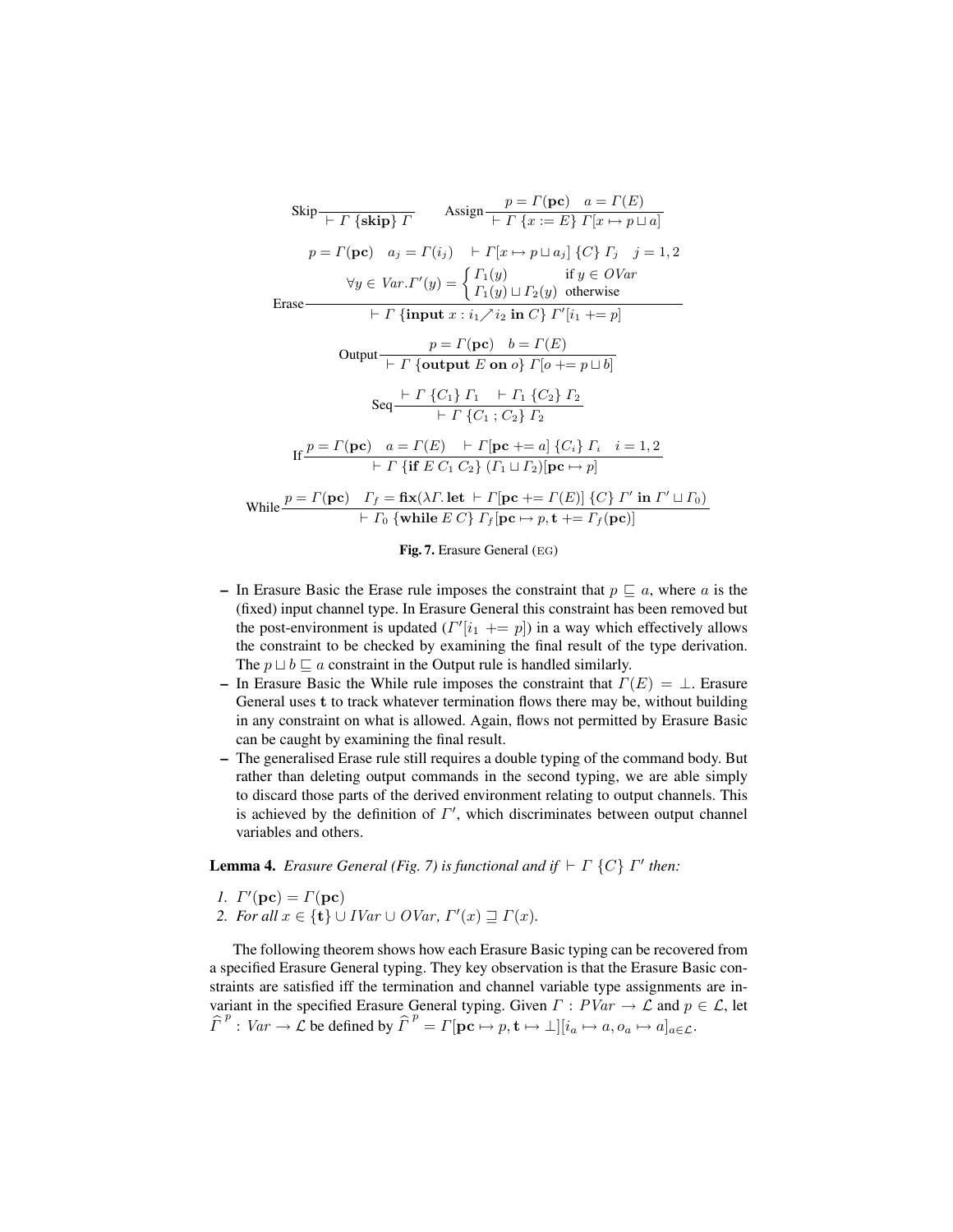**Theorem 7.** Let C be a command in the original syntax and let  $\vdash_{EG} \widehat{\Gamma}^p$   $\{\widehat{C}\}\ \Gamma'$ . *Then*  $p \vdash_{EB} \Gamma$  {C}  $\Gamma_1$  *iff there exists*  $\Gamma_2 \sqsubseteq \Gamma_1$  *such that*  $\Gamma' = \widehat{\Gamma_2}^p$ .

**Corollary 1.** Let C be a command in the original syntax and let  $\vdash_{EG} \bot \{C\}$  Γ. Then C *is typeable in Erasure Basic iff*  $\Gamma(\mathbf{t}) = \perp$  *and*  $\Gamma(i_a) = a$  *and*  $\Gamma(o_a) = a$  *for each*  $a \in \mathcal{L}$ .

Thus the problem of Erasure Basic typing is reduced to the problem of constructing a specific Erasure General typing and then checking that the levels of the termination and channel variables remain fixed.

### 4.3 Principal Types for Erasure Typing

The Erasure General system is sufficiently similar to the earlier FST systems that the principal typings result carries over with no significant extra work:

**Theorem 8 (Principal Erasure Typings).** Let  $\vdash_{EG} \eta$  {C}  $\Delta$  *(see Fig. 7). Then*  $\vdash_{EG}$  $\Gamma \{C\} \Gamma'$  iff  $\Gamma' = \Delta$ ;  $\Gamma$ .

*Proof. As for Theorem 2.*

Using the Principal Erasure Typings Theorem we can specialise Erasure General to derive a system which produces only principal erasure types, just as we did in Section 2.2 for the FST system. The derived rules are shown in Fig. 8. We refer to this system as *Erasure Principal* (EP).

$$
\vdash C : \Delta \quad \Delta_j = \Delta \; ; \; \eta[x \mapsto \{pc, i_j\}] \quad j = 1, 2
$$
\n
$$
\Delta'(x) = \begin{cases} \Delta_1(x) & \text{if } x \in OVar \\ \Delta_1(x) \sqcup \Delta_2(x) & \text{otherwise} \end{cases}
$$
\nErase

\n
$$
\begin{aligned}\n& \leftarrow \text{input } x : i_1 \nearrow i_2 \text{ in } C : \Delta'[i_1 + \{pc\}] \\
& \text{Output } \text{Output } E \text{ on } o : \eta[o] \right.\n\end{aligned}
$$

Fig. 8. Erasure Principal (ep) (*extends Termination Principal*)

**Theorem 9.** *Erasure Principal derives principal types:*  $\vdash_{EG} \eta$  {C}  $\Delta$  *iff*  $\vdash_{EP} C : \Delta$ *.* 

Note that Erasure Principal contains no multiple typings. Indeed, the complexity analysis of Theorem 4 carries over unchanged to Erasure Principal, showing that it is  $O(nv^3)$ .

# 5 Procedures

In this section we outline the extension of the FST system to a procedural language to obtain a context-sensitive procedural analysis. In a type-based setting a standard approach is to use type variables to represent any possible calling context in a parametric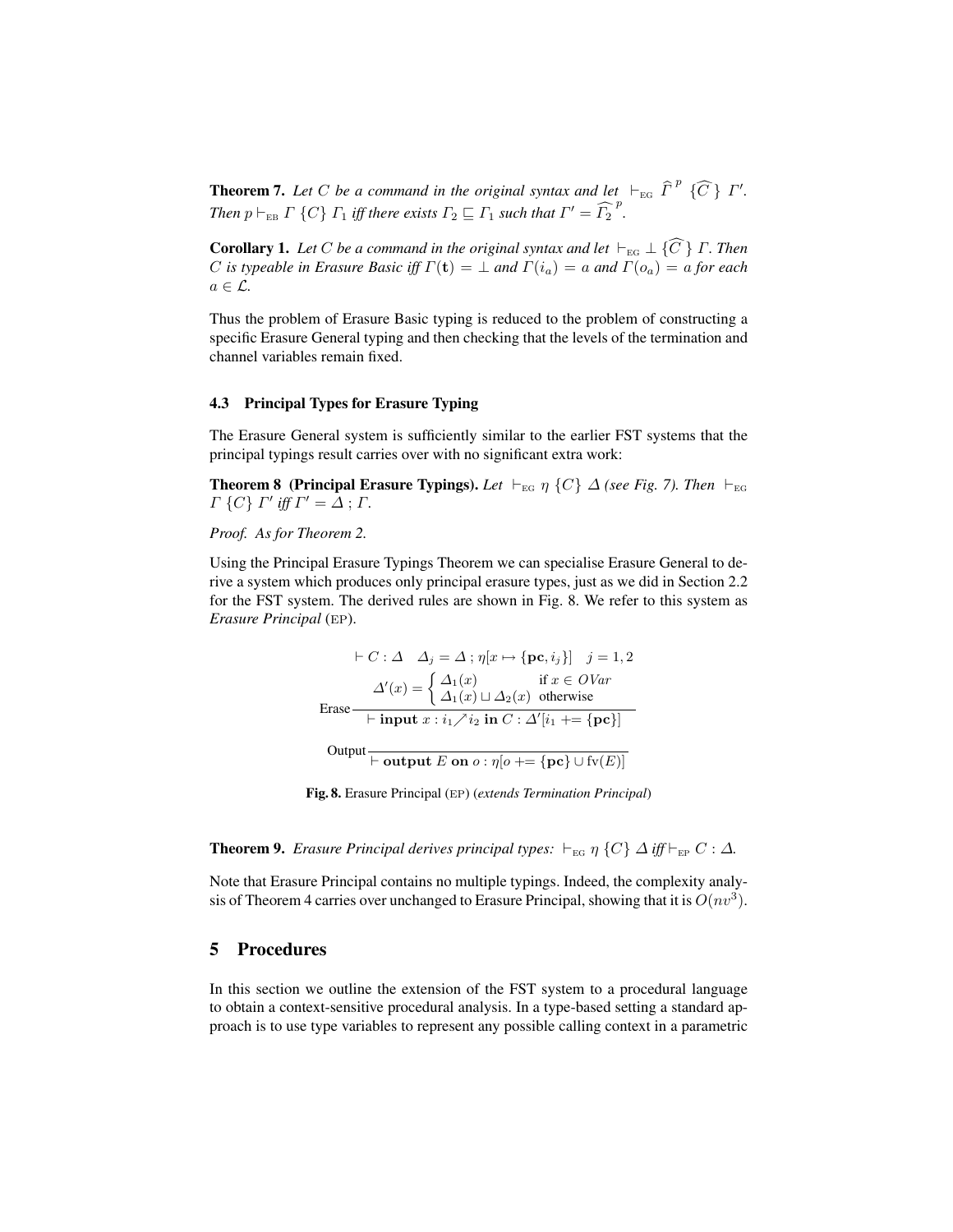way. This in turn requires the generation of constraints on the values of such type variables. The key observation here is that the underlying FST system is already sufficiently "polymorphic" to enable a smooth extension of the system to procedures without the need for type variables and type constraints. Because of recursion, the algorithm requires a fixed-point iteration over the analysis of procedure bodies, but this remains polynomial-time.

First let us divide the set of program variables into two disjoint sets  $\{x_1, x_2, \ldots\}$ and  $\{y_1, y_2 \ldots\}$  which will be used for a procedure's formal in-parameters and formal out-parameters, respectively. We assume that procedure names form a finite indexed set  $ProcName = {p_i}_{i \in A}$ . A program *Prog* is a set

*Prog* = {
$$
p_i(\text{in }x_1,\ldots,x_{n_i};\text{out }y_1,\ldots,y_{m_i})
$$
 C<sub>i</sub>}<sub>i\in A</sub>

where  $n_i, m_i \geq 0$  and  $fv(C_i) \cap PVar \subseteq \{x_1, \ldots, x_{n_i}, y_1, \ldots, y_{m_i}\}$  (no global variables). The grammar of commands from Section 4 is extended with procedure calls:

 $C ::= \cdots | p_i(E_1, \ldots E_{n_i}; z_1, \ldots, z_{m_i})$ 

where the actual out-parameters  $z_1, \ldots, z_{m_i}$  are required to be distinct. For the operational semantics we can assume that there is a distinguished procedure  $main \in$ ProcName defined with zero parameters. The intended semantics of a procedure call is call-by-value, return-by-value. Formal out-parameters are initialised to constant values, formal in-parameters are initialised with the values of the actual in-parameters and the actual out-parameters are assigned from the formal out-parameters at the end of the procedure call.

When extending the FST system to handle procedures it is desirable to make the type system *context-sensitive*, so that the analysis of a given call takes into account the context in which it is called. One natural way to achieve this in a compositional typebased setting is to make the analysis of procedures *polymorphic* in the security levels of their parameters. To do this, in turn, would require the introduction of type variables. However, we can bypass this step altogether. Since our principal type system is already "polymorphic" we can directly extend it to handle procedures in a context-sensitive way without making any major changes to the system (such as the introduction of type variables and an algorithm based on the solution of type constraints).

Each procedure will be typed by a function  $Var \rightarrow \mathcal{P}(Var)$ . A program typing  $\Psi$ will be a function which gives a type to each procedure, i.e.,  $\Psi$  :  $ProcName \rightarrow Var \rightarrow$  $P(Var)$ . Given such a program typing we can type a command. The previous typing rules are unchanged.

The basic form of the new rule to handle procedure calls is:

$$
\frac{\Delta = \Psi(p_i)}{\Psi \vdash p_i(\vec{E}; \vec{z}) : (\Delta_{\textbf{out}_i} : \Delta : \Delta_{\textbf{in}_i})[v \mapsto \{v\}]_{v \in PVar - \vec{z}}}
$$

where:

 $\Delta_{\text{in}_i}$  describes the initial dependencies of the formal parameters; the formal in-parameters are initially dependent on the actual in-parameters, while the formal out-parameters are initialised to constants and so start with no dependencies, thus:

$$
\Delta_{\text{in}_i} = \eta[x_j \mapsto \text{fv}(E_j), y_k \mapsto \{\}]_{j \in \{1 \dots n_i\}, k \in \{1 \dots m_i\}}
$$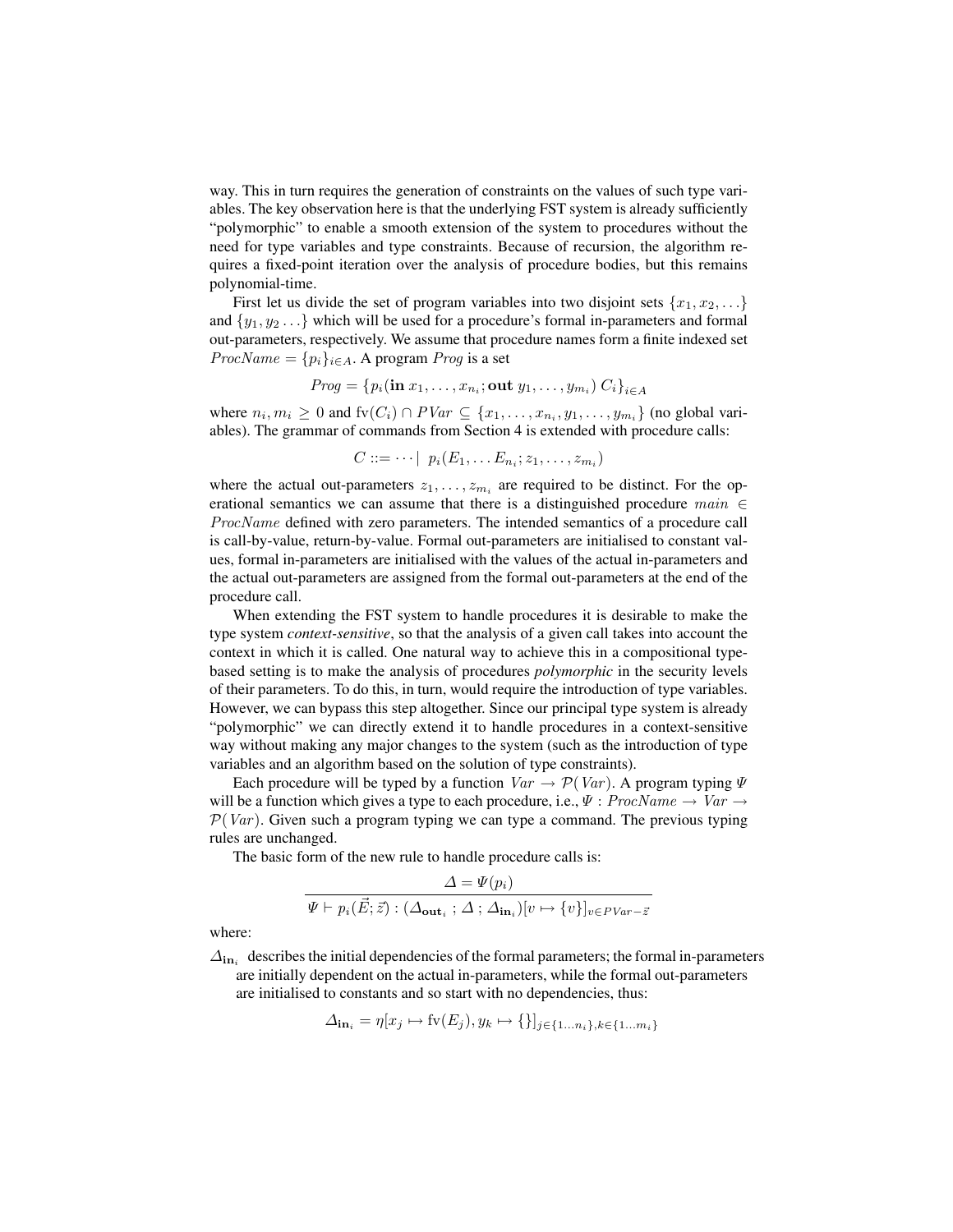$\Delta_{\text{out}_i}$  describes the assignment of the actual out-parameters from the formal outparameters, thus:

$$
\Delta_{\mathbf{out}_i} = \eta[z_k \mapsto \{y_k, \mathbf{pc}\}]_{k \in \{1 \dots m_i\}}
$$

If we wish to think of this in terms of instantiation of the polymorphic procedure type  $\Delta$ , then  $\Delta_{\text{in}_i}$  is the instantiation of the in-parameter types and  $\Delta_{\text{out}_i}$  is the instantiation of the out-parameter types. The update in the conclusion of the rule implements the local scoping of the procedure's formal parameters; since we disallow global variables, the only effect of a procedure call on program variables in the calling context is to update the actual out-parameters, thus it acts as the identity (dependency  $v \mapsto \{v\}$ ) on all other program variables.

As it stands, this rule does not correctly track termination flows arising from the potential for non-terminating recursions. A conservative solution would be simply to apply the update  $[t]$  +  $[\mathbf{pc}]$  to the type. A more precise typing would be obtained by using an auxiliary analysis to distinguish between those procedures which are guaranteed not to recurse infinitely (in which case the t update is not required) and those which may; a cheap approach would simply use the structure of the program's call graph.

In order to type the commands we need a procedure typing which is consistent with the whole program. Such a typing is described by the following rule:

$$
\operatorname{Prog} \frac{\forall i \in A. \Psi \vdash C_i : \Delta_i \quad \Psi(p_i) = \Delta_i}{\vdash \operatorname{Prog} : \Psi}
$$

The recursive calls from a procedure are handled no differently to any other calls, so in conventional terms the type system could be said to use polymorphic recursion.

Example Consider the swap operation in the introduction represented as a procedure:

swap(in x1, x2; out y1, y2) y1 := x2 ; y2 := x1

Using the obvious syntactic sugar for in-out parameters, the code sequence in the introduction could then be written:

```
swap(in out secret1, secret2);
swap(in out public1, public2);
```
The type for swap would be  $\Delta = \eta[y_1 \mapsto \{x_2, \text{pc}\}, y_2 \mapsto \{x_1, \text{pc}\}]$ . Abbreviating secret1 as s1 and secret2 as s2, and defining  $\Delta_{\text{in}} = \eta[x1 \mapsto \{s1\}, x2 \mapsto \{s2\}]$ and  $\Delta_{\text{out}} = \eta[\text{s1} \mapsto \{y1, \text{pc}\}, \text{s2} \mapsto \{y2, \text{pc}\}]$ , the typing for the first call above would thus be:

$$
(\Delta_{\text{out}}; \Delta; \Delta_{\text{in}})[v \mapsto \{v\}]_{v \in \{x1, x2, y1, y2\}} = \eta[\texttt{s1} \mapsto \{\texttt{s2}, \texttt{pc}\}, \texttt{s2} \mapsto \{\texttt{s1}, \texttt{pc}\}]
$$

and the typing for the second call would be analogous.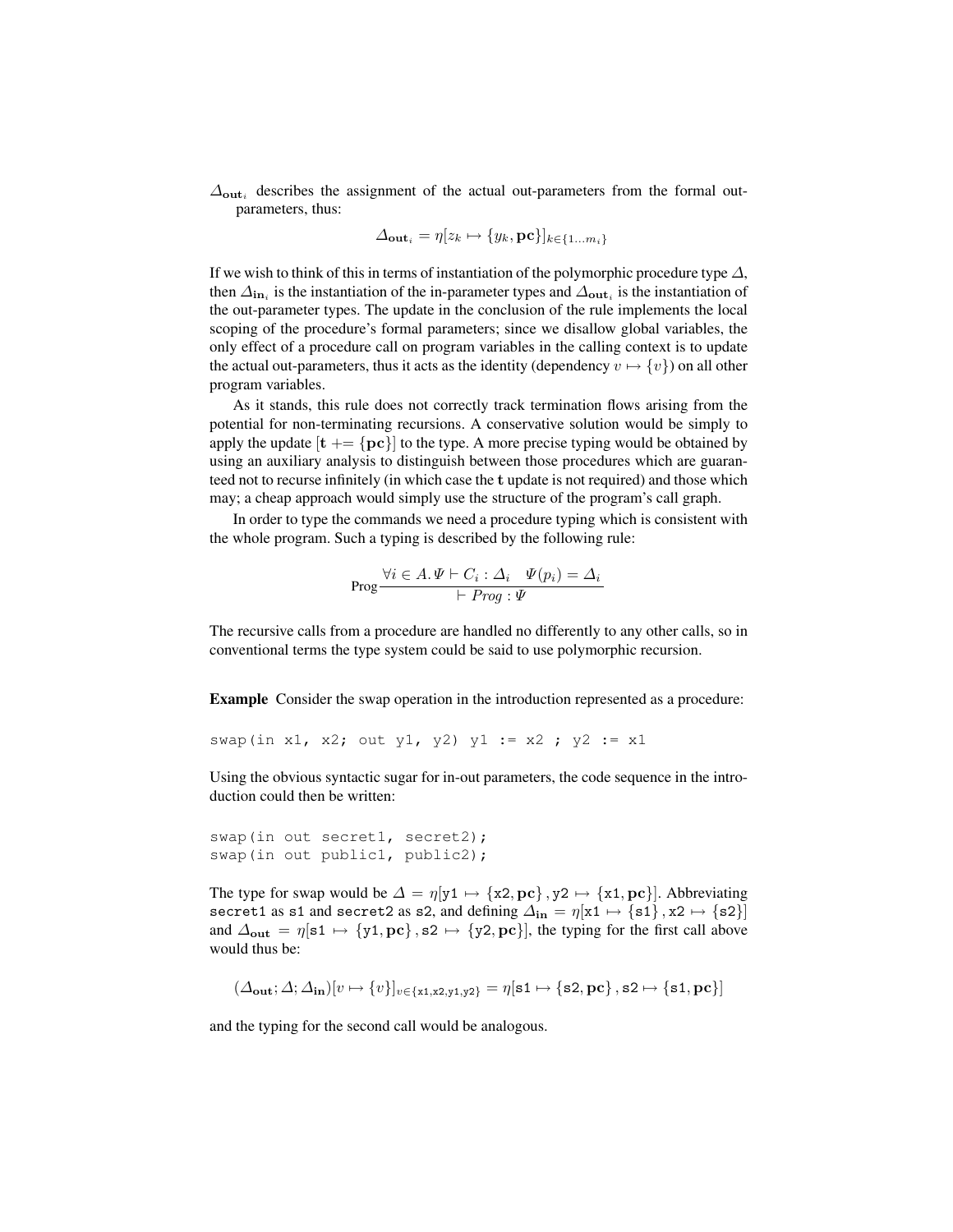#### 5.1 Procedure Typing, Algorithmically

Although the Prog rule describes a valid typing it is not algorithmic. To obtain the minimal valid typing we construct an ascending chain of approximations:

$$
\Psi_0 = \lambda p_i \cdot \lambda x. \{\}
$$
  

$$
\Psi_{n+1} = \lambda p_i \cdot \Delta \quad \text{where } \Psi_n \vdash C_i : \Delta
$$

The complexity of typing commands is unchanged (since typing procedure call is cheap), so the cost of each iteration is  $O(nv^3)$  as before. The number of iterations to reach a fixed-point is constant if the call-graph is not recursive (it is bounded by the depth of the call graph). In the presence of recursion we can bound the number of iterations at  $O(v^2)$ (the height of the powerset of variables multiplied by the number of variables). In Theorem 4,  $\nu$  denoted the number of global variables and channels in the program. Since we no longer have global variables,  $v$  now denotes the number of channel variables plus the maximum number of parameters of any procedure.

### 6 Related work

To our knowledge, this is the first published work which shows how flow-sensitive multi-level security typing can be achieved in polynomial time. Our own previous work [HS06] includes an "algorithmic" type system which has exponential complexity. We also showed that the system of Amtoft and Banerjee [AB04] is equivalent to a particular instance of ours, but the published algorithmic versions of their system [AB04, AB07] are also exponential.

We are not claiming, however, that the core algorithm presented in the current paper is optimal. The specialised principal type systems we have described effectively reduce the general security typing problem to a pure dependency analysis and there are a number of previously published polynomial algorithms for implementing essentially similar dependency analyses:

– The work of Banatre et al [BB93a, BBL94, BB93b] presents dependency analyses ˆ which are similar to the Amtoft and Banerjee system. [BBL94] in particular is for a similar language and takes an algorithmic approach. The algorithm involves constructing and then traversing a graph whose nodes correspond to program points. [BB93b] is one of the only papers which attempts formally to relate a dependency analysis to multi-level security analysis. The account is not entirely satisfactory, since the details of the multi-level analysis are not made explicit, but the conclusion is that the dependency analysis subsumes multi-level security analysis. This is also implicit in Andrews and Reitman's information flow logic [AR80], whereby a logical flow deduction is made independently of a particular policy assigning security levels to variables. The principal typings result of [HS06] confirms that conclusion but also shows that (a) dependency analysis is itself a *special case* of flow-sensitive multi-level security analysis and (b) if multi-level security in a given lattice is the property of interest, dependency analysis doesn't provide any additional precision.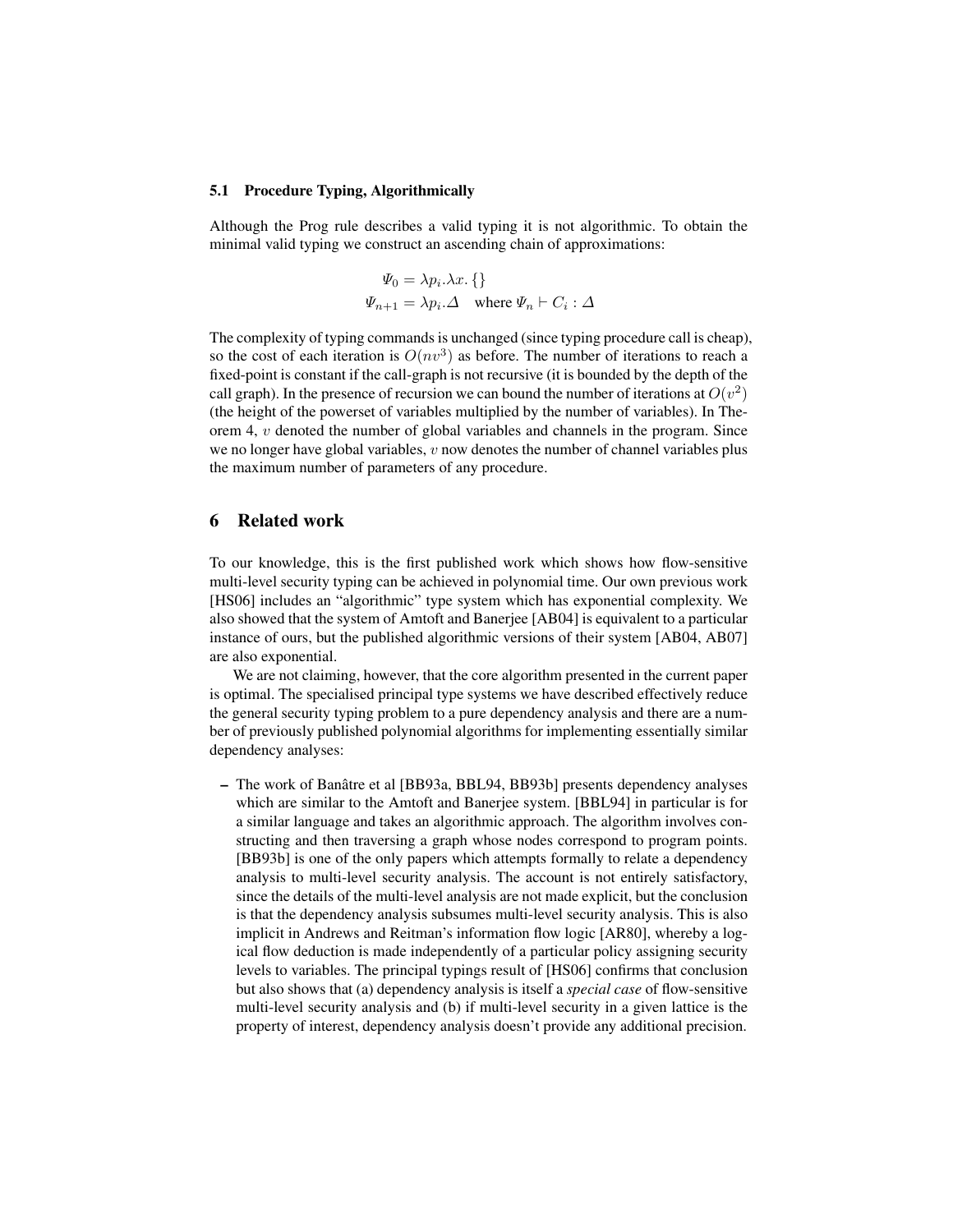– Algorithms for program slicing also incorporate dependency analysis and it is intuitively clear that they could be adapted to implement the principal type systems of the current paper. Weiser [Wei84] describes an  $O(n^2)$  algorithm for building an individual slice, which would yield an  $O(n^2v)$  algorithm for calculating the full matrix of dependencies (applying it once per variable).

Later work by Horwitz et al [HRB90] casts the slicing problem as a graph traversal problem and extends the basic algorithm to the inter-procedural case, using a powerful grammar-based technique to analyse procedure calls in a context-sensitive manner. Hammer and Snelting [HS09, Ham10] explicitly apply this graph-based approach to the problem of information flow analysis. The algorithm presented by Horwitz et al is polynomial but the accompanying algorithmic analysis is stated for measures which are specific to their grammar constructions, preventing any straightforward comparison with the algorithm sketched for procedures in the current paper. More fundamentally, it is not clear how to relate the relative precision of the two approaches.

– The dependency analysis of Bergeretti and Carre [BC85] shares the same moti- ´ vations as the slicing work (aiding with program comprehension, testing and debugging). Although the analysis is described in a more informal and arguably less straightforward way, their algorithm seems to be essentially equivalent to the basic principal types system described in the current paper and indeed their analysis of its complexity is  $O(nv^3)$ , in agreement with ours. The paper does not deal with the extension to recursive procedures. This work forms the basis of the information flow analysis of the commercial *Spark Examiner tool* [CH04], suggesting that it is algorithmically adequate.

A number of papers deal with the implementation of security type systems for similar languages e.g. [VS97, DS06] and for more complex ones [PS03], but these all have flow-insensitive treatments of imperative variables. Other algorithmic but non typebased treatments of flow-sensitive information flow include Clark et al's flow logic approach [CHH02].

Regarding erasure there is rather little prior work; the type system of the authors [HS08] and the concurrently developed system described by Chong and Myers [CM08] are perhaps the only examples. Chong and Myers do not describe an algorithm, although there approach is implemented in a restricted form as part of the Jif compiler. Their approach is incomparable because it concerns a different kind of erasure specification: it is assumed that there is an additional runtime mechanism which will overwrite all data with a certain label at a designated erasure time. The purpose of the types system is to ensure that there will be no sensitive data "left behind" when this is done. This makes less work for the static analysis and one can get away with a flow-insensitive system.

# 7 Conclusions and Future Work

We have presented a new approach to type-based security analysis which hinges on specialisation to principal types. The approach leads to a novel high-level structural description of a principal typing which has a direct algorithmic reading. By taking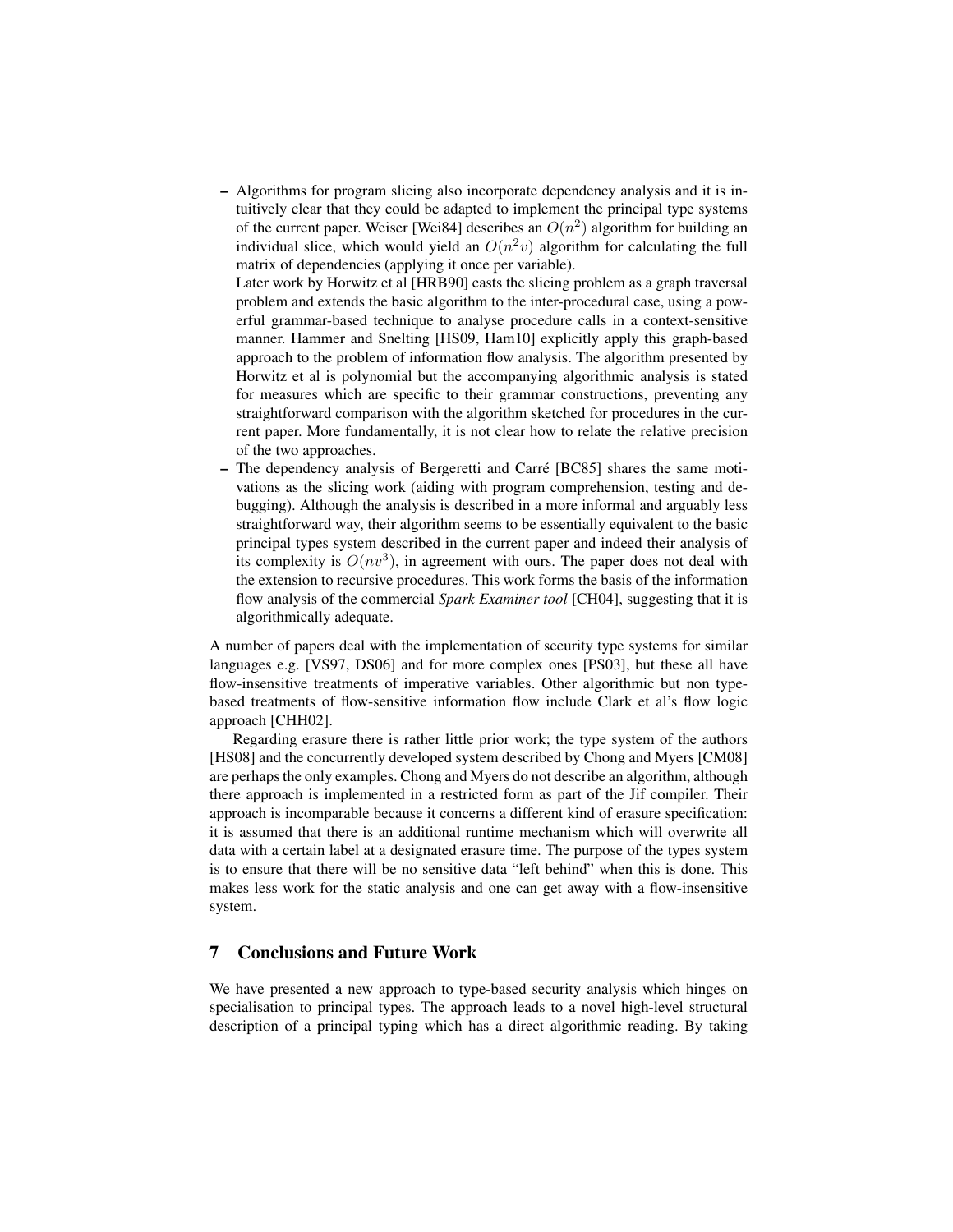advantage of principality we provide polynomial complexity for systems which were previously presented in an implicitly exponential manner.

One direction for future work would be to see if this development can be carried over to richer language features (e.g. [ABB06]). Do dynamic allocation, structured data and aliasing fundamentally change the algorithmic approach?

Another direction would be to consider the theoretical question of expressiveness. Among analyses which extract no information about expressions beyond the free variables that they contain, is the analysis optimal? In the context of slicing, Weiser gives an example which can be used to show that our analysis is not optimal ([Wei84], Fig 3). However if we consider the class of analyses which are also invariant under loop and recursion unrolling (as we believe ours is) then we suspect that an optimality result may be within reach.

Acknowledgements This work was partly funded by the European Commission under the WebSand project and the Swedish research agencies SSF and VR. The first author carried out part of this work while on sabbatical, very kindly hosted by Mark Harman's CREST group at UCL. Discussions with Tobias Gedell and Daniel Hedin in the early stages of this work provided valuable insights. Jens Krinke helped us navigate the related work on program slicing. Niklas Broberg and Josef Svenningsson provided helpful comments on an earlier draft. Thanks to the anonymous referees for their very helpful comments and suggestions for improvement.

### **References**

| [AB04]                | Torben Amtoft and Anindya Banerjee. Information flow analysis in logical form.   |
|-----------------------|----------------------------------------------------------------------------------|
|                       | In SAS 2004 (11th Static Analysis Symposium), Verona, Italy, August 2004, volume |
|                       | 3148 of <i>LNCS</i> , pages $100-115$ . Springer-Verlag, $2004$ .                |
| $F \wedge F \wedge F$ | mi i ciitto : ii cicita                                                          |

- [AB07] Torben Amtoft and Anindya Banerjee. A logic for information flow analysis with an application to forward slicing of simple imperative programs. *Science of Computer Programming*, 64(1):3–28, 2007.
- [ABB06] Torben Amtoft, Sruthi Bandhakavi, and Anindya Banerjee. A logic for information flow in object-oriented programs. In *POPL '06: Conference record of the 33rd ACM SIGPLAN-SIGACT symposium on Principles of programming languages*, pages 91– 102. ACM, 2006.
- [AHSS08] A. Askarov, S. Hunt, A. Sabelfeld, and D. Sands. Termination insensitive noninterference leaks more than just a bit. In *Proc. European Symp. on Research in Computer Security*, 2008.
- [AR80] G. R. Andrews and R. P. Reitman. An axiomatic approach to information flow in programs. *ACM TOPLAS*, 2(1):56–75, January 1980.
- [BB93a] J.-P. Banâtre and C. Bryce. Information flow control in a parallel language framework. In *Proc. IEEE Computer Security Foundations Workshop*, pages 39–52, June 1993.
- [BB93b] Jean-Pierre Banâtre and Ciaran Bryce. A security proof system for networks of communicating processes. Research Report RR-2042, INRIA, 1993.
- [BBL94] J.-P. Banâtre, C. Bryce, and D. Le Métayer. Compile-time detection of information flow in sequential programs. In *Proc. European Symp. on Research in Computer Security*, volume 875 of *LNCS*, pages 55–73. Springer-Verlag, 1994.